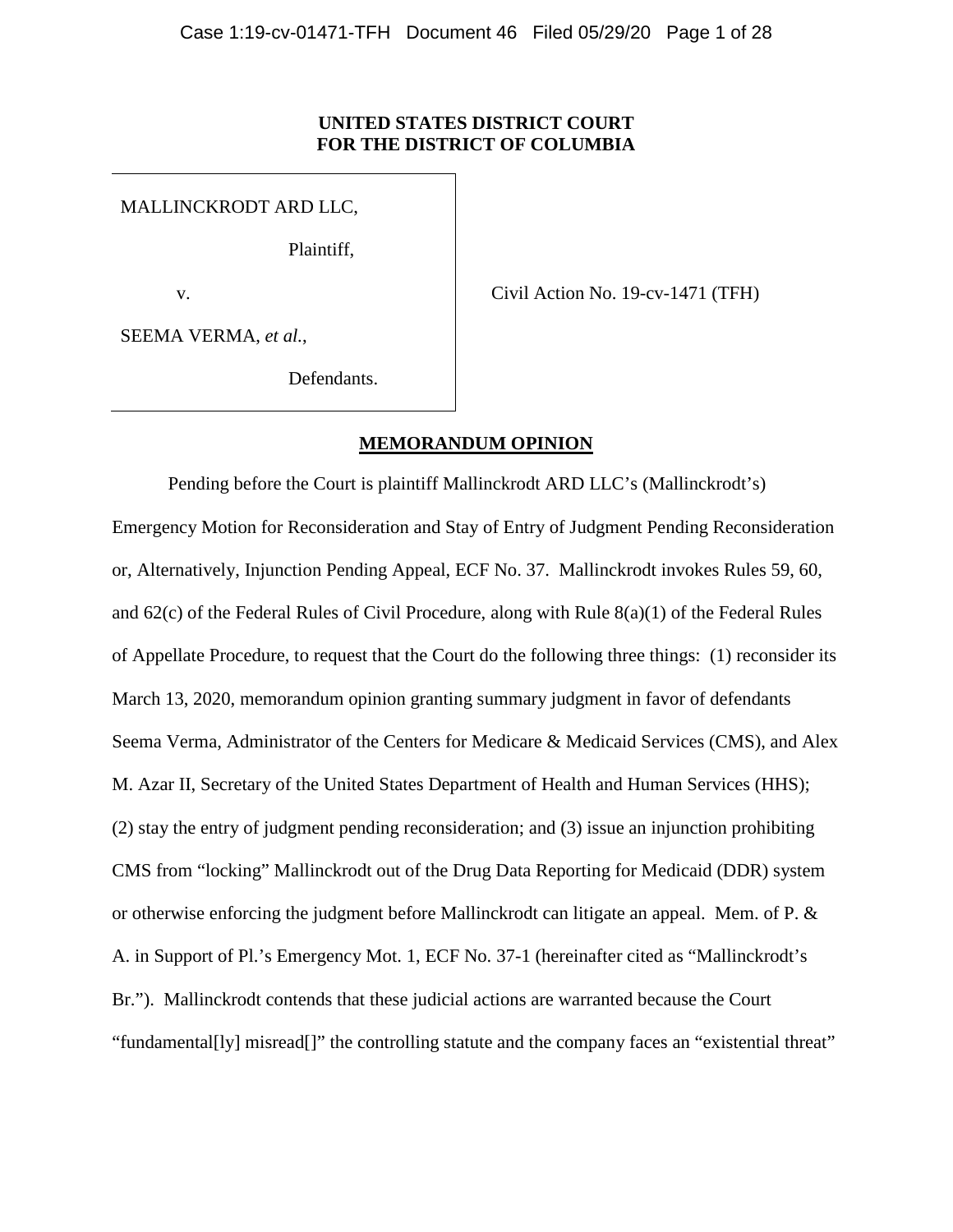of financial ruin if CMS locks the company out of the Drug Data Reporting for Medicaid system before an appeal is resolved. Mallinckrodt's Br. 3. The defendants oppose the motion.

Because the Court holds that Mallinckrodt failed to carry its burden of establishing that reconsideration is appropriate, that it is likely to succeed on the merits of an appeal, or that it is likely to be irreparably harmed absent a stay pending appeal, the Court will deny Mallinckrodt's motion for the reasons that follow.

# **DISCUSSION[1](#page-1-0)**

# **I. MALLINCKRODT FAILED TO ESTABLISH THAT RECONSIDERATION IS WARRANTED**

Mallinckrodt's motion is titled as one for "reconsideration" but, aside from vague firstparagraph citations to Rules 59 and 60 of the Federal Rules of Civil Procedure, Mallinckrodt never identifies the relevant provisions of these rules that it believes authorize reconsideration, the legal standards associated with those provisions, or how it believes it has satisfied those standards. *See* Mallinckrodt's Mot. 1; Mallinckrodt's Br. 1, 3–12; Mallinckrodt's Reply Br. 1– 10, ECF No. 41. Because Mallinckrodt failed to specify the relevant provisions of the rules that it is relying on, the Court is left to assume that they are Rule 59's subparagraph (e) and Rule 60's subparagraph (b), although it is unclear which of subparagraph (b)'s enumerated provisions Mallinckrodt is advancing. Regardless, reconsideration under either Rule 59(e) or Rule 60(b) is considered "extraordinary" and unwarranted when a litigant simply recycles legal arguments that were previously considered and rejected by a court, as is the case here. *See, e.g.*, *Leidos, Inc. v. Hellenic Republic*, 881 F.3d 213, 217 (D.C. Cir. 2018) (stating that reconsideration under Rule 59(e) is an "extraordinary measure" that cannot be used to reargue matters a court already

<span id="page-1-0"></span> $<sup>1</sup>$  This opinion assumes that the reader is familiar with the facts of the case, which are discussed</sup> at length in the Court's March 13, 2020, memorandum opinion. *See* Mem. Op., ECF No. 35.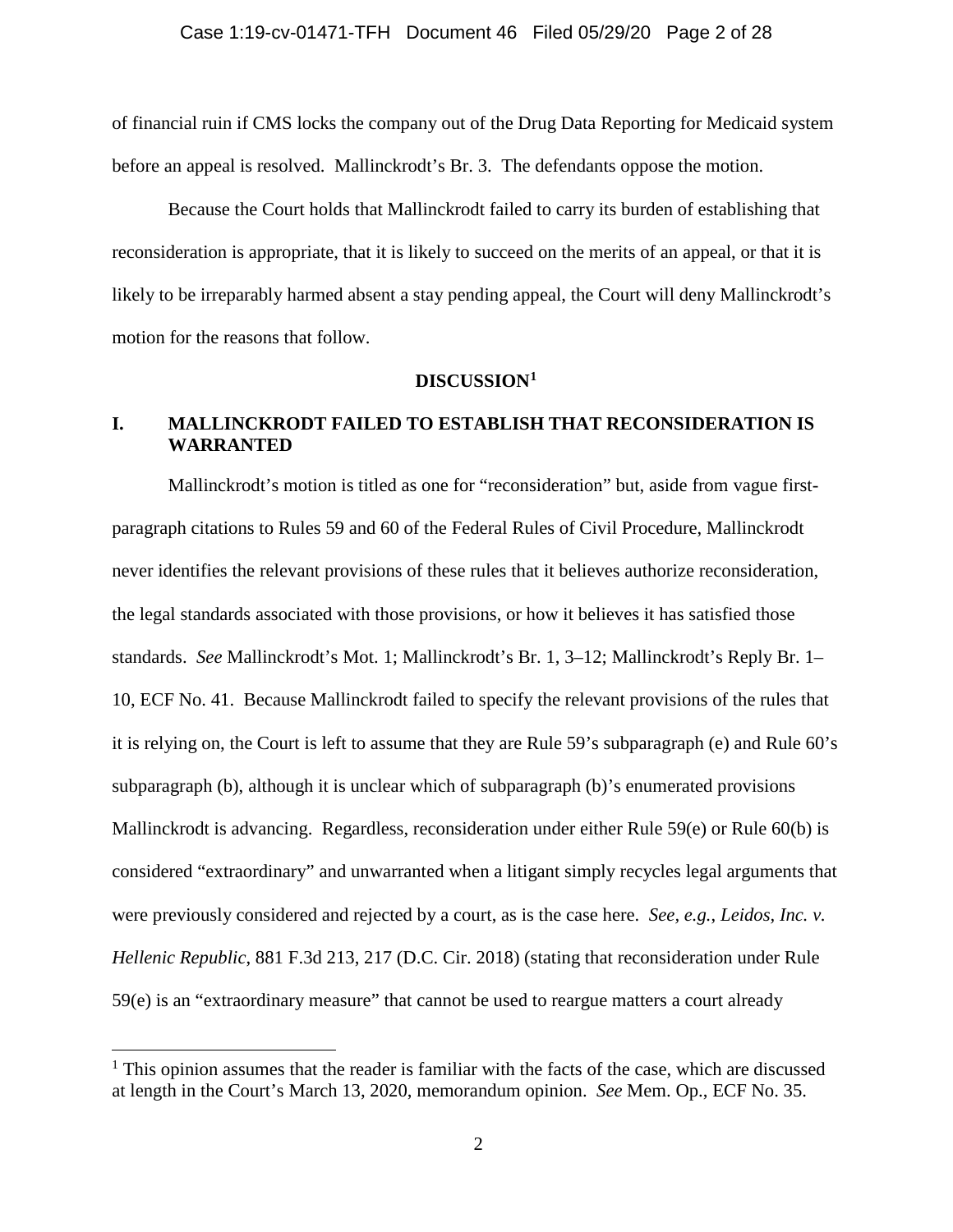#### Case 1:19-cv-01471-TFH Document 46 Filed 05/29/20 Page 3 of 28

considered); *Kramer v. Gates*, 481 F.3d 788, 790 (D.C. Cir. 2007) ("[R]elief under Rule 60(b)(6) is appropriate only in 'extraordinary circumstances.'" (quoting *Ackermann v. United States*, 340 U.S. 193, 199 (1950))); *Howard v. U.S. Dep't of Educ.*, 756 F. Supp. 2d 72, 74 (D.D.C. 2010) (rejecting reconsideration under Rule 60(b) when a plaintiff "rehash[ed] the same argument" made in a prior motion).

### **A. Rule 59(e) of the Federal Rules of Civil Procedure**

Addressing Rule 59(e) first, this rule permits a court to exercise the discretion to alter or amend a judgment when (1) the controlling law has changed, (2) new evidence has become available, or (3) the court needs to correct a clear error or prevent manifest injustice. *Firestone v. Firestone*, 76 F.3d 1205, 1208 (D.C. Cir. 1996) (per curiam); Fed. R. Civ. P. 59(e). Absent one of these three circumstances, though, "[a] district court need not grant a Rule 59(e) motion." *Mohammadi v. Islamic Republic of Iran*, 782 F.3d 9, 17 (D.C. Cir. 2015). And it is well established that the rule is not available to "relitigate old matters." *Exxon Shipping Co. v. Baker*, 554 U.S. 471, 486 (2008) (quoting 11 C. Wright & A. Miller, Federal Practice and Procedure § 2810.1, pp. 127–128 (2d ed.1995)).

As the Court already noted, absent from Mallinckrodt's motion and supporting legal briefs is any discussion about the legal standards that apply to a Rule 59(e) motion or how Mallinckrodt believes that it has satisfied them. *See* Mallinckrodt's Mot.; Mallinckrodt's Br.; Mallinckrodt's Reply Br., ECF No. 41. Mallinckrodt offers nothing in the way of an argument hinting at the possibility that the controlling law has changed or that new evidence is available. Moreover, a word search of Mallinckrodt's motion, supporting legal brief, and reply brief reveals that the terms "clear error" and "manifest injustice" are nowhere to be found. *See id.*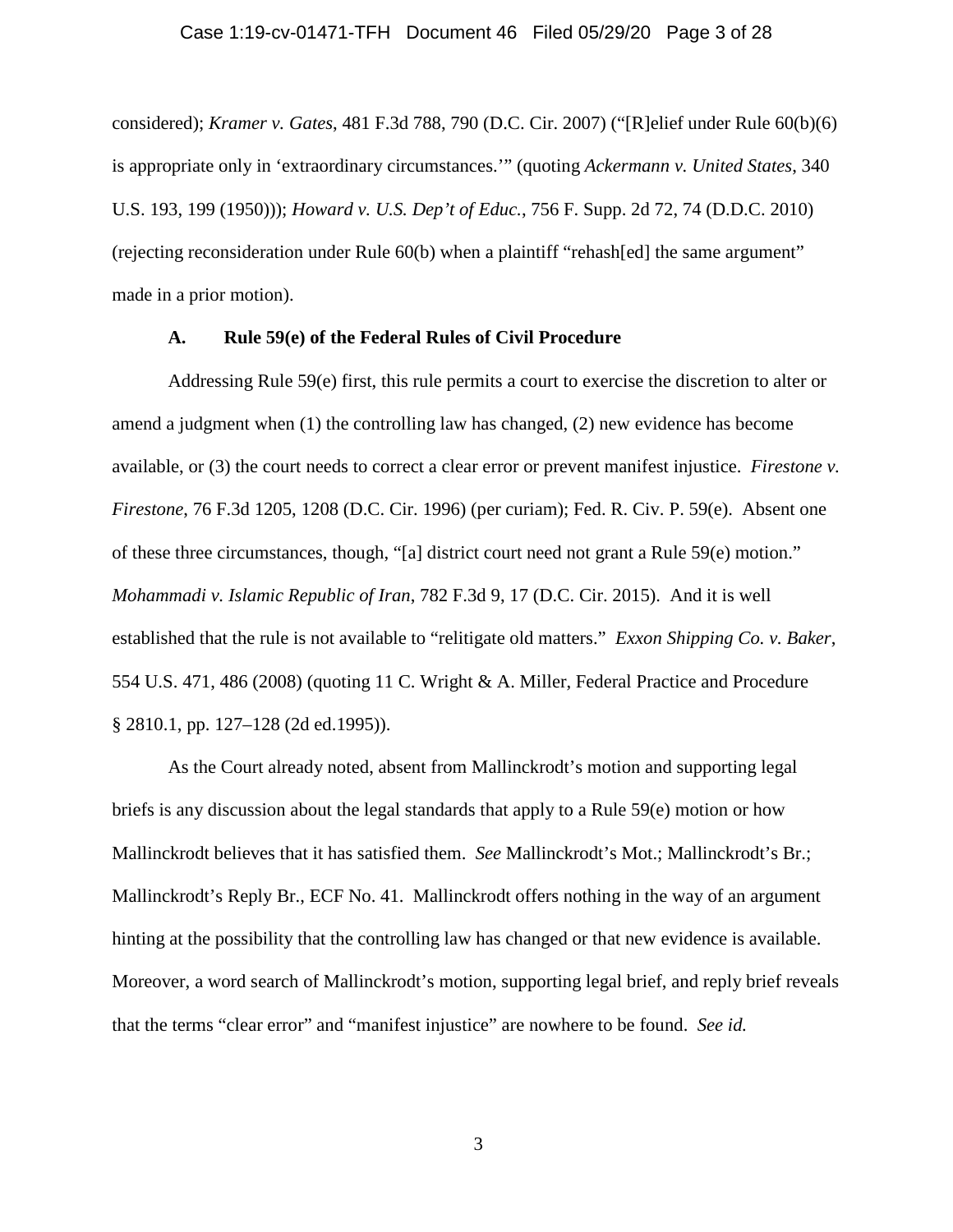#### Case 1:19-cv-01471-TFH Document 46 Filed 05/29/20 Page 4 of 28

At best, Mallinckrodt argues that the Court's "construction of the [Medicaid Drug Rebate Program] statute as focusing on whether the drug is 'an entirely new drug' is simply unfounded" therefore "[r]econsideration should be granted in order to permit the Court to engage again with the relevant statutory language, with the parties' briefs, and with the transcript of the August 2, 2019 argument on this critical point of statutory interpretation." Mallinckrodt's Mot. 9. But the Court's opinion never focused on whether Acthar was an entirely new drug. Instead, it focused on what the statute actually says, which is that the base date Average Manufacturer Price (AMP) is set on the date the "covered outpatient drug" was "approved by" the United States Food and Drug Administration (FDA) and "first marketed." Mem. Op. 35–37, ECF No. 35.

The statute plainly does not contemplate that a covered outpatient drug's base date AMP can be "reset" later during that drug's lifecycle, as CMS correctly cautioned Mallinckrodt in 2012, A.R. 617, absent, perhaps, FDA-approved new dosage forms or strengths, *see* 42 U.S.C. § 1396r-8(c)(2), which are not at issue here. And fatal to Mallinckrodt's case are its concessions that (1) the covered outpatient drug H.P. Acthar Gel® was "approved by" the FDA in 1952 under New Drug Application (NDA) number 008372 and (2) the only things the FDA approved under defunct NDA number 022432 were the addition of an infantile spasm indication along with other label revisions to a "decades-old drug."<sup>[2](#page-3-0)</sup> Verified Compl.  $\P$  27, ECF No. 1;

<span id="page-3-0"></span> $2$  Paragraphs 29 and 30 of Mallinckrodt's Verified Complaint summarize the very facts that reveal as a charade Mallinckrodt's contention that the FDA approved a "distinct"—i.e., new drug under NDA 022432:

Questcor acquired H.P. Acthar Gel in 2001, and in 2006 sought to have the product approved for the treatment of IS. The request for approval, which presented information and data from published literature on the use of H.P. Acthar Gel for IS, was submitted as a supplement to the existing NDA (sNDA). In May 2007, FDA issued what is now called a "Complete Response Letter" (CRL), in which the agency declined to approve Questcor's sNDA, explaining that the company had not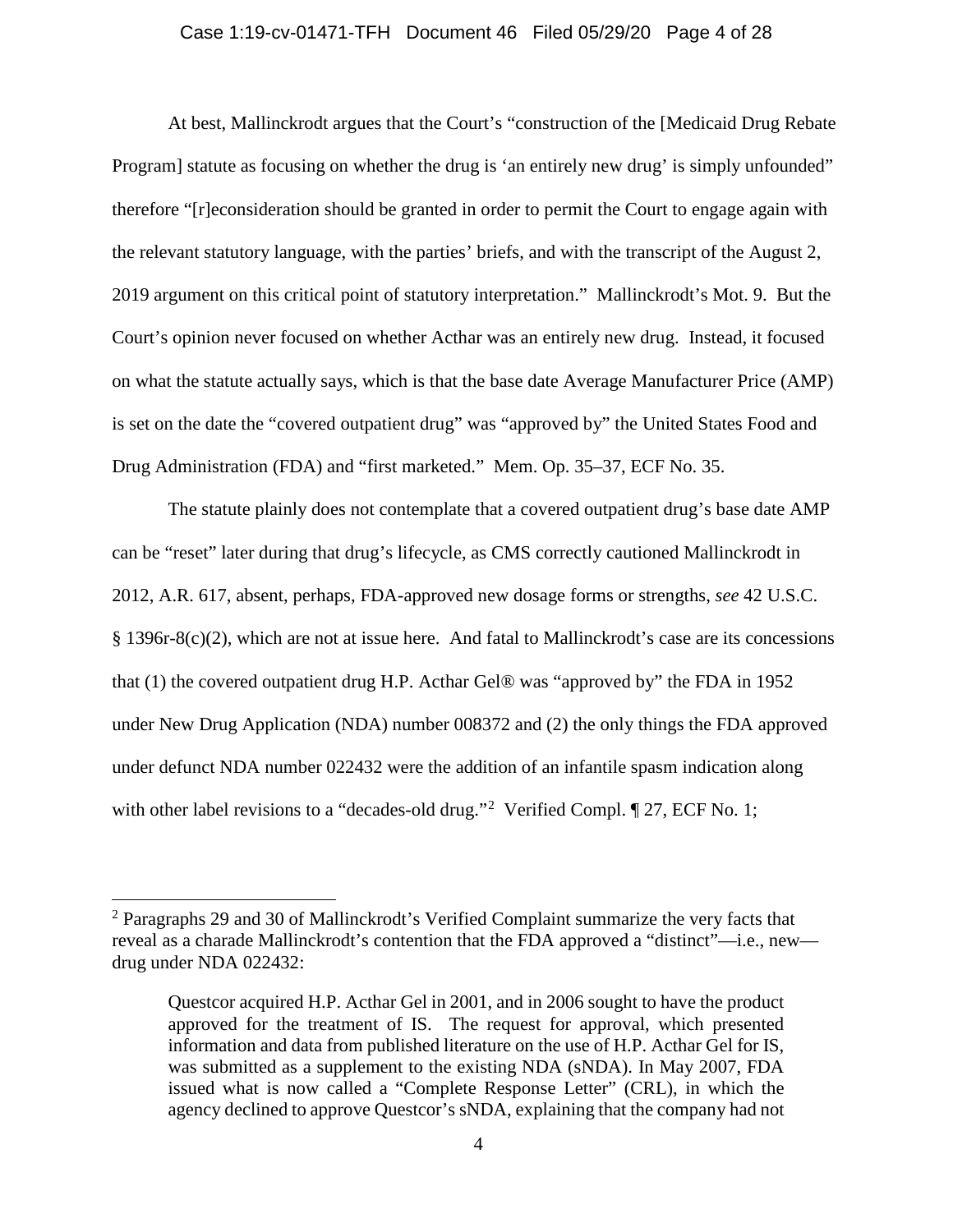Mallinckrodt's Reply Br. 5 (admitting that what the FDA approved in 2010 were label revisions

for a "decades-old drug product," including adding an infantile spasm indication).

 $\overline{a}$ 

Divested of its reliance on sheer insistence, Mallinckrodt's argument amounts to a bald disagreement with the outcome that fails to establish, or even present, a clear error or manifest injustice, neither of which can be "demonstrated by the disappointment of the losing party." *Oto v. Metro. Life Ins. Co.*, 224 F.3d 601, 606 (7th Cir. 2000). Upon careful consideration of Mallinckrodt's motion and supporting legal briefs, it is clear to the Court that the company

Consistent with FDA procedure, *the sNDA remained pending* while Questcor and FDA reached agreement on how to address the asserted inadequacy, and the company set about developing the necessary data. During this period, FDA unilaterally *converted the sNDA* to a new, separate NDA, to which (consistent with standard procedures) the agency assigned a distinct NDA number: NDA 022432. The agency took this action because it concluded the IS indication was fundamentally different from the *other uses* for which *the product had been approved*, and *required review by a different component within FDA* than had to date been responsible for the drug. The new NDA was classified as a "Type 6" NDA, *which was used for drug products that had already been approved or marketed by the same applicant, but were intended for a new indication or claim*.

Verified Comp. ¶¶ 29, 30 (emphases added). These paragraphs serve as an express admission that no distinct "drug" was "approved by" the FDA under defunct provisional NDA number 022432; rather, NDA number 022432 served solely as a ministerial (and temporary) mechanism for the FDA to facilitate another division reviewing what Mallinckrodt does not dispute was, in fact, "a supplement to the existing NDA"—i.e., NDA number 008372. More to the point, Mallinckrodt admits that NDA number 022432 involved a "drug product" that "had already been approved or marketed" but was "intended for a new indication or claim," Verified Compl. ¶ 30, which means that there was no new (or, as Mallinckrodt seeks to characterize it, "distinct") drug that could qualify as a separate "covered outpatient drug . . . approved by" the FDA after October 1, 1990 for the purpose of resetting the base date AMP pursuant to 42 U.S.C. § 1396r-8(c)(2)(A)(ii)(II), as amended by 42 U.S.C. § 1396r-8(c)(2)(B), *see infra* Part II(A). There is no mistaking that the statute expressly requires that the FDA "approval" be of a "covered outpatient drug" under 42 U.S.C. § 1396r-8(c)(2)(A)(ii)(II) and not simply be "approval" of an NDA, as Mallinckrodt urges.

shown a sufficient nexus between the product and the relied-upon studies to meet the standards for approval.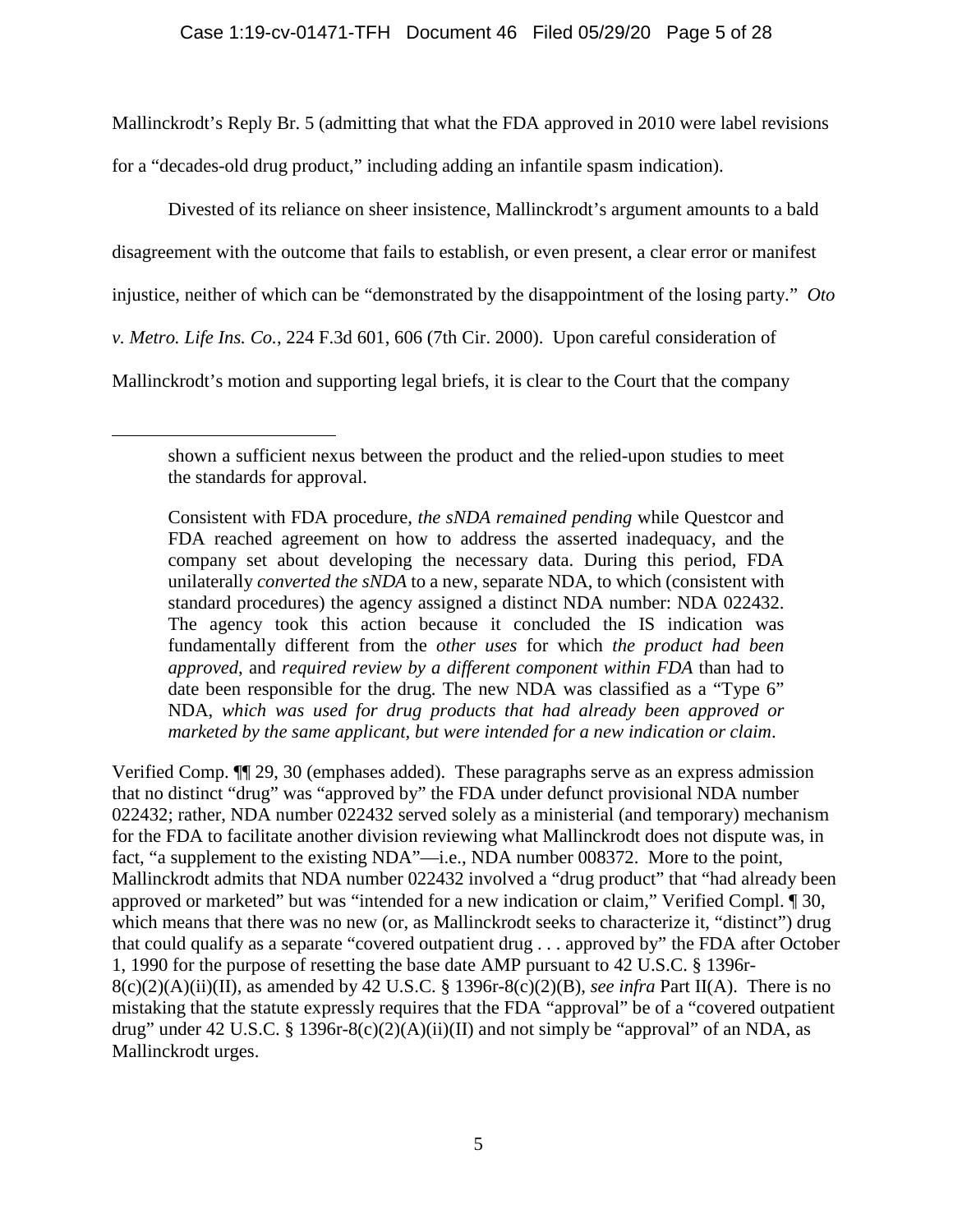#### Case 1:19-cv-01471-TFH Document 46 Filed 05/29/20 Page 6 of 28

"merely [takes] umbrage with the court's ruling and rehashe[s] old arguments" without ever establishing a legal basis for reconsideration under Rule 59(e). *Id.* As a result, Mallinckrodt failed to carry its burden of demonstrating that reconsideration is warranted under that rule. *See, e.g.*, *Schoenman v. F.B.I*., 857 F. Supp. 2d 76, 80 (D.D.C. 2012) (stating that "[m]otions under Rule 59(e) are disfavored and the moving party bears the burden of establishing extraordinary circumstances warranting relief from a final judgment" (internal quotation marks omitted)); *Niedermeier v. Office of Baucus*, 153 F. Supp. 2d 23, 28 (D.D.C. 2001) (same).

#### **B. Rule 60(b) of the Federal Rules of Civil Procedure**

Turning to Rule 60(b), this rule is "intended to preserve the delicate balance between the sanctity of final judgments . . . and the incessant command of the court's conscience that justice be done in light of all the facts." *Good Luck Nursing Home, Inc. v. Harris*, 636 F.2d 572, 577 (D.C. Cir. 1980) (quotation marks omitted). Rule 60(b) sets forth six grounds upon which a litigant may obtain relief from a final judgment, order, or proceeding, only two of which are potentially relevant here. The first ground is Rule  $60(b)(1)$ , which provides that the court may relieve a litigant from a final judgment, order, or proceeding for "mistake, inadvertence, surprise, or excusable neglect." Fed. R. Civ. P.  $60(b)(1)$ . The second ground is Rule  $60(b)(6)$ , which allows the Court to relieve a litigant from a final judgment, order, or proceeding for "any other reason that justifies relief." Rule 60(b)(6). Mallinckrodt again neglects to identify which ground it is invoking to seek relief and fails to argue—much less establish—that relief is warranted under either.

Notwithstanding that Rule 60(b) "grants federal courts broad authority to relieve a party from a final judgment upon such terms as are just," *Liljeberg v. Health Services Acquisition Corp.*, 486 U.S. 847, 863 (1988), a litigant nevertheless "must clear a very high bar" to secure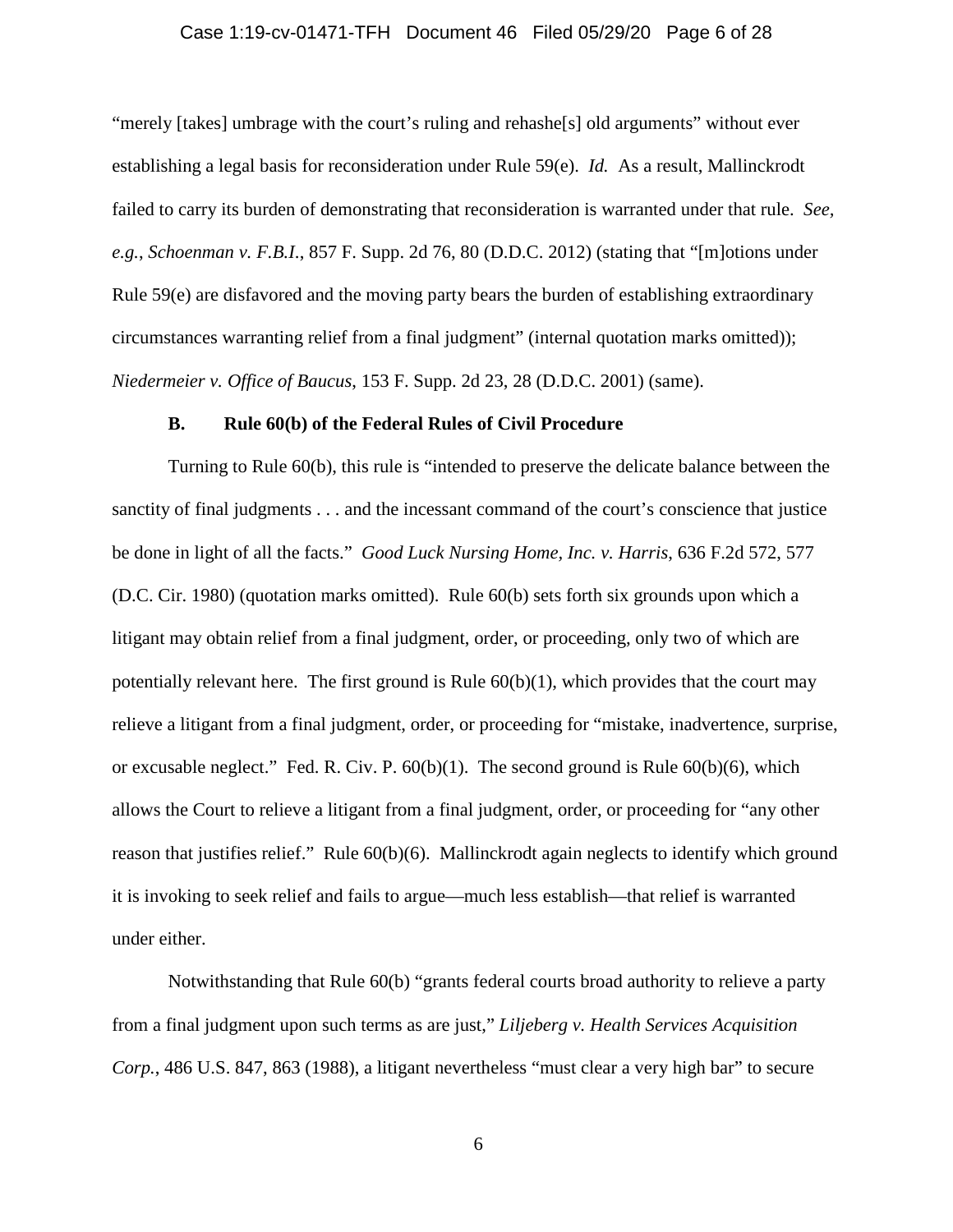#### Case 1:19-cv-01471-TFH Document 46 Filed 05/29/20 Page 7 of 28

this relief, *Kramer*, 481 F.3d at 792. With respect to Rule 60(b)(1), relief resulting from mistake, inadvertence, surprise, or excusable neglect is "rare" because district courts are permitted to "correct only limited types of substantive errors." *Hall v. C.I.A.*, 437 F.3d 94, 99 (D.C. Cir. 2006). And as far as Rule 60(b)(6) is concerned, relief under that provision "is even more rare, being available only in 'extraordinary circumstances.'" *Owens v. Republic of Sudan*, 864 F.3d 751, 818 (D.C. Cir. 2017), *certified question answered*, 194 A.3d 38 (D.C. App. 2018) (quoting *Ackermann v. United States*, 340 U.S. 193, 199 (1950)). Furthermore, the United States Court of Appeals for the District of Columbia Circuit has noted that "a dispute over the proper interpretation of a statute, by itself, does not likely justify relief under Rule 60(b)(6)." *Id.* at 818 n.11. Precedent also "makes clear that Rule 60(b)(6) is not an opportunity for unsuccessful litigants to take a mulligan," *Kramer*, 481 F.3d at 792, nor can it serve to "rescue a litigant from strategic choices that later turn out to be improvident," *Good Luck Nursing Home, Inc.*, 636 F.2d at 577.

Faced with insufficient legal arguments from which the Court can discern (1) which Rule 60(b) provisions Mallinckrodt is invoking and (2) whether relief is warranted under any such provisions, the Court is deprived of any legal basis to grant the requested reconsideration.

#### **C. Summary Conclusion**

Whether Mallinckrodt intended to lend an air of mystery to its motion or to obfuscate an argument it viewed as weak, the fact of the matter is that, as the Seventh Circuit aptly observed nearly three decades ago, "[j]udges are not like pigs, hunting for truffles buried in briefs." *United States v. Dunkel*, 927 F.2d 955, 956 (7th Cir. 1991). The Court is not obligated to divine from Mallinckrodt's briefs a viable legal argument that it failed to adequately present. To the contrary, the burden to demonstrate that reconsideration is warranted under either Rule 59 or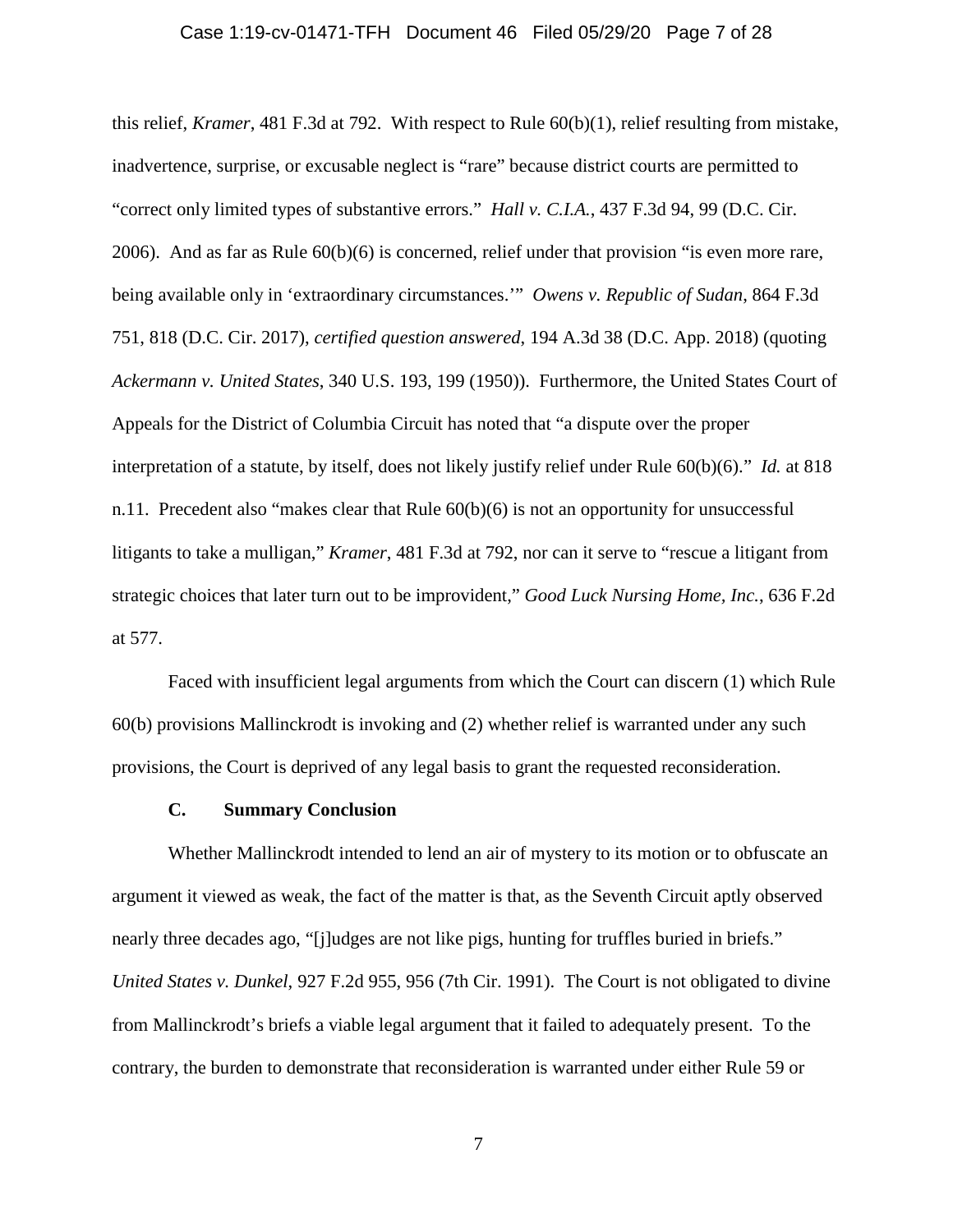#### Case 1:19-cv-01471-TFH Document 46 Filed 05/29/20 Page 8 of 28

Rule 60 belongs to Mallinckrodt. *See, e.g.*, *Schoenman*, 857 F. Supp. 2d at 80; *Niedermeier*, 153 F. Supp. 2d at 28; *Owens*, 864 F.3d at 819.

Because Mallinckrodt failed to provide any legal discussion about how or why Rules 59 and 60 apply, it failed to carry its burden of supplying the "extraordinary" circumstances that justify relief under either rule and, in any event, reconsideration is not available to reargue grounds the Court already considered and found unconvincing. *See, e.g.*, *Leidos*, 881 F.3d at 217; *Kramer*, 481 F.3d at 790; *Howard*, 756 F. Supp. 2d at 74. For all the foregoing reasons, the Court will decline Mallinckrodt's invitation to exercise judicial discretion by granting reconsideration under either rule. Mallinckrodt's motion for reconsideration will therefore be denied.

### **II. A STAY PENDING APPEAL IS NOT WARRANTED**

In addition to reconsideration, Mallinckrodt also seeks to stay the entry of judgment pending reconsideration and enjoin the defendants from "locking" the company out of the federal database that governs Medicaid rebates until the company can resolve an appeal of the Court's March 13, 2020, decision granting summary judgment in the defendants' favor. Mallinckrodt's Mot. 1. On May 8, 2020, the parties filed a Joint Notice of Parties, ECF No. 45, which advised the Court that the defendants "agreed to refrain from locking Mallinckrodt out of CMS's online data reporting system until June 14, 2020." The Court commends the parties for collaborating to reach this intermediate resolution without the need for judicial intervention. Although the parties' agreement and this opinion appear to moot Mallinckrodt's requested stay of the Court's judgment pending reconsideration, *see, e.g.*, *Reporters Comm. for Freedom of Press v. Sampson*, 591 F.2d 944, 950 (D.C. Cir. 1978) ("[A]n issue is moot if it has lost its character as a present, live controversy."), Mallinckrodt's request for an injunction to prevent the defendants from locking the company out of the database pending the resolution of an appeal remains a live issue.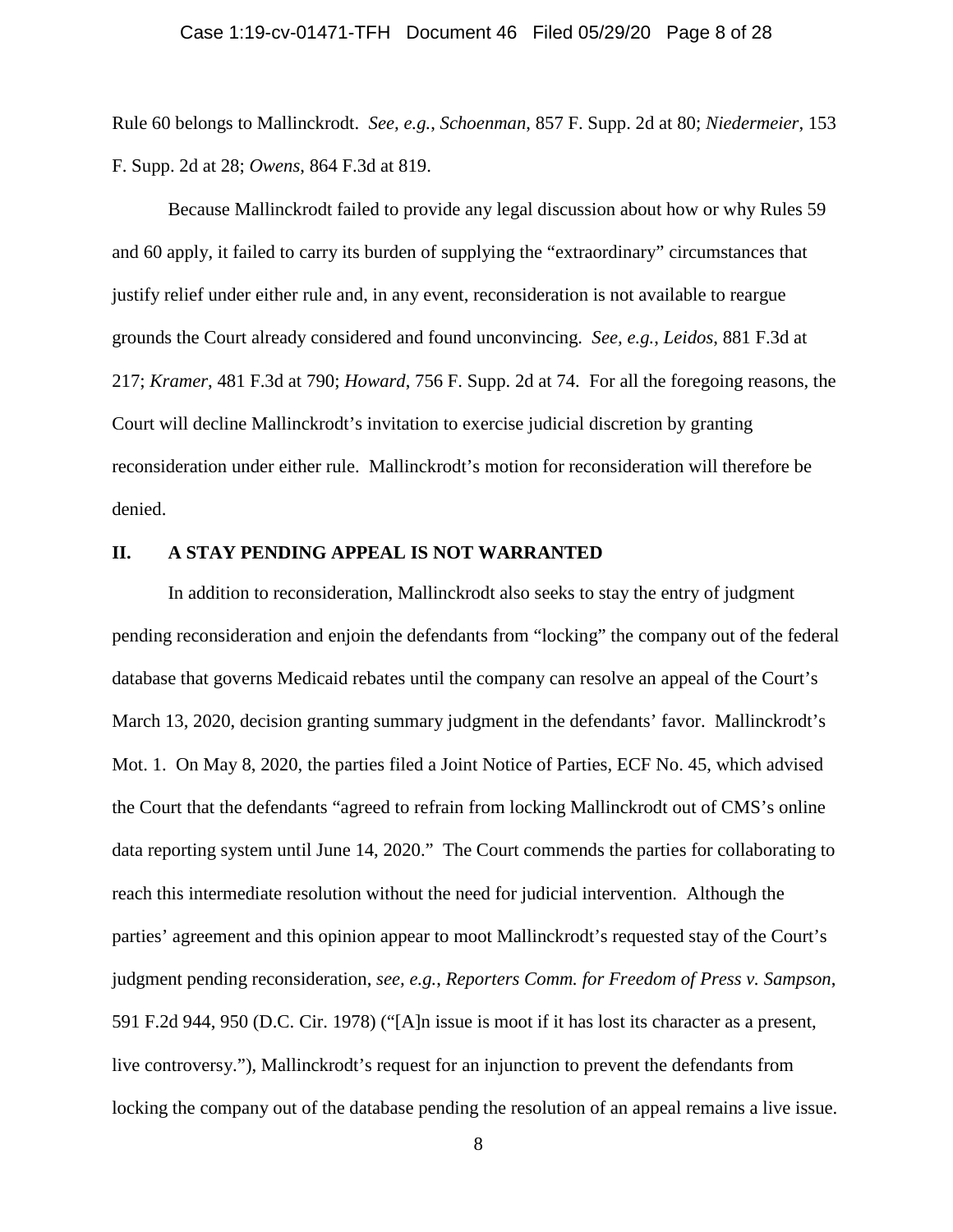#### Case 1:19-cv-01471-TFH Document 46 Filed 05/29/20 Page 9 of 28

Mallinckrodt asserts that it is entitled to an injunction because it is likely to succeed on the merits of an appeal and would suffer irreparable harm if during an appeal it is unable to report or revise Acthar's drug pricing in the Drug Data Reporting for Medicaid database, it is subjected to civil monetary penalties, and its National Drug Rebate Agreement (NDRA) is suspended.<sup>[3](#page-8-0)</sup> Mallinckrodt's Mot. 13. The defendants counter by arguing that, among other points, "a stay would inflict immense harm upon the Government and the public," Gov't's Opp'n Br. 4, "equity clearly tips against permitting Mallinckrodt to continue course by withholding payment pending appeal to the detriment of the Medicaid Program," *id.* at 4–5, and the "magnitude of the harm to the Government and public is severe and continuing to grow" given that "Mallinckrodt has effectively retained an interest-free loan at taxpayers' expense to date indeed, CMS may never be able to recover interest on Mallinckrodt's past underpayment," *id.* at 5. The defendants also challenge Mallinckrodt's claim that if an injunction is not granted Mallinckrodt's immediate liability for approximately \$600 million in Medicaid rebate underpayments would threaten the company's existence, *id.* at 6, particularly when the company recently stated that 2019 was a successful year, *id.* at 6–7.

As an initial matter, Mallinckrodt's request to prohibit CMS from "altering the status quo by locking [Mallinckrodt] out of the Drug Data Reporting for Medicaid (DDR) system or taking any other enforcement action pending appeal" is presented as an "alternative" request for an

<span id="page-8-0"></span> $3$  Mallinckrodt argues that "because it is the NDRA that is the condition precedent to states" obligation to cover a manufacturer's covered outpatient drugs, when Mallinckrodt's NDRA is suspended, states will no longer be required to cover Mallinckrodt's covered outpatient drugs, including Acthar." Mallinckrodt's Mot. 13. The irony of this argument cannot elude Mallinckrodt in light of its veiled threat to quit the Medicaid Drug Rebate Program in 2012. *See* A.R. 142 (insinuating that Acthar's ongoing participation in the program might be "untenable" if CMS refused to reduce its rebate liability but that its departure was not "in the interest of CMS, as we believe state Medicaid programs likely still will be required to cover Acthar's use for infantile spasms even if Questcor does exit the program").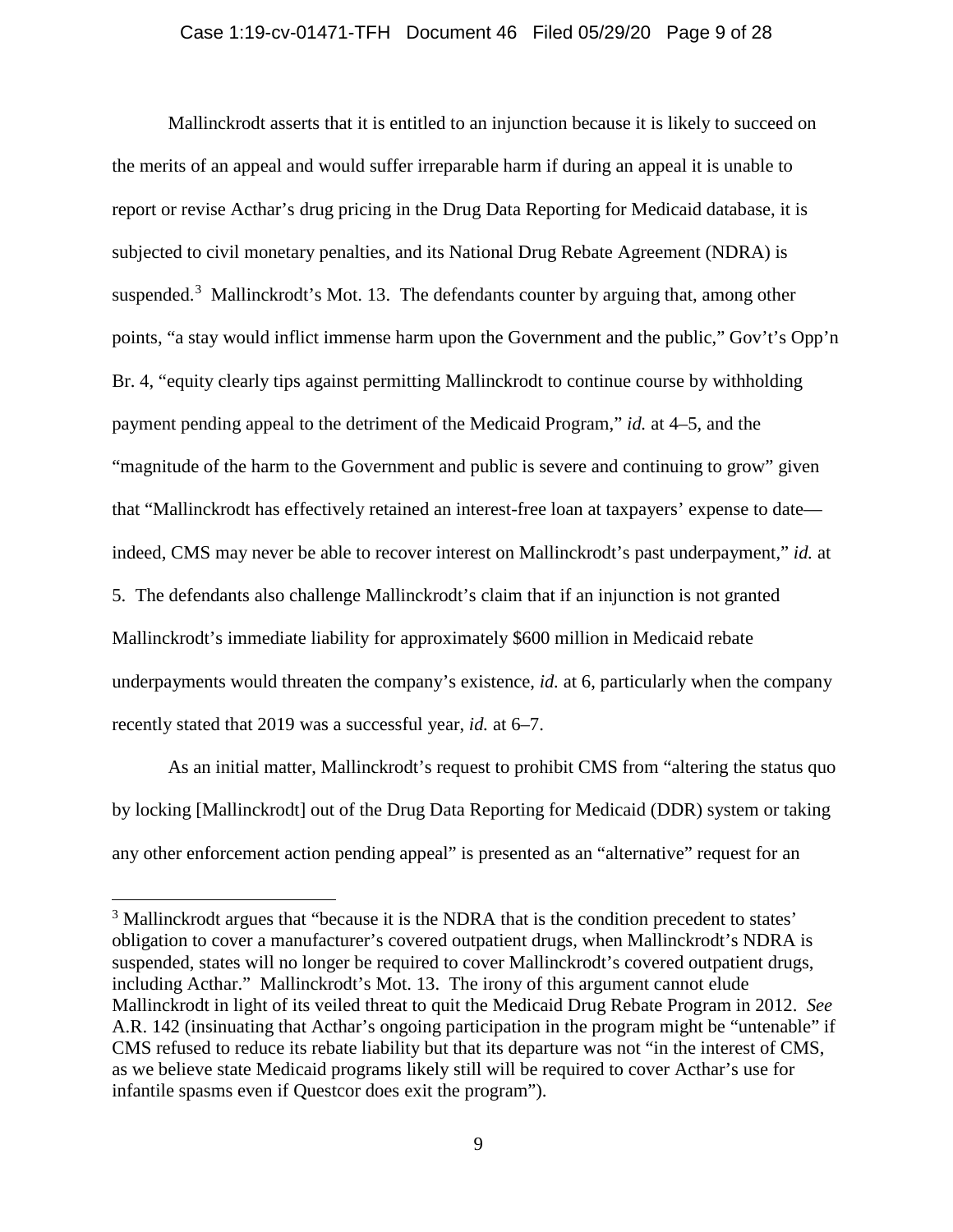### Case 1:19-cv-01471-TFH Document 46 Filed 05/29/20 Page 10 of 28

"injunction." Mallinckrodt's Mot. 1. Mallinckrodt cites, however, Rule 62 of the Federal Rules of Civil Procedure, which governs "stays" of judicial proceedings. Although an injunction "has some functional overlap" with a stay pending appeal, the Supreme Court's decision in *Nken v. Holder*, 556 U.S. 418, 429 (2009), indicates that, in circumstances like this one where the moving party is asking the Court to maintain the status quo by suspending the opposing party's authority to act—i.e., by suspending the Court's March opinion and judgment—the appropriate remedy is a stay, albeit the same legal standards apply to stays pending appeal and injunctions, *see Washington Metro. Area Transit Comm'n v. Holiday Tours, Inc.*, 559 F.2d 841, 842 n.1 (D.C. Cir. 1977) (noting that the factors to establish the stay of the administrative order at issue in *Virginia Petroleum Jobbers Ass'n v. Fed. Power Comm'n*, 259 F.2d 921 (D.C. Cir. 1958), "also apply to motions for preliminary injunctions and motions for stays of district court orders pending appeal").

The D.C. Circuit has characterized the legal standards to obtain a stay as "stringent"<sup>[4](#page-9-0)</sup> and identified the following four factors as determinative:

(1) Has the petitioner made a strong showing that it is likely to prevail on the merits of its appeal? Without such a substantial indication of probable success, there would be no justification for the court's intrusion into the ordinary processes of administration and judicial review. (2) Has the petitioner shown that without such relief, it will be irreparably injured? . . . (3) Would the issuance of a stay substantially harm other parties interested in the proceedings? . . . (4) Where lies the public interest?

*Washington Metro. Area Transit Comm'n*, 559 F.2d at 842–43 (quoting *Virginia Petroleum* 

*Jobbers Ass'n*, 259 F.2d at 925). Historically, courts in this jurisdiction applied a so-called

<span id="page-9-0"></span> <sup>4</sup> *See, e.g.*, *Advanta Bank v. F.D.I.C.*, No. 10-5051, 2010 WL 1050253, at \*1 (D.C. Cir. Mar. 11, 2010) (per curiam) (referring to the "stringent standards required for a stay pending appeal"); *Kiyemba v. Bush*, No. 08-5424, 2008 WL 4898963, at \*1 (D.C. Cir. Oct. 20, 2008) (per curiam) (same); *Al-Bandar v. Bush*, No. 06 5425, 2006 WL 3986241, at \*1 (D.C. Cir. Dec. 29, 2006) (per curiam) (same).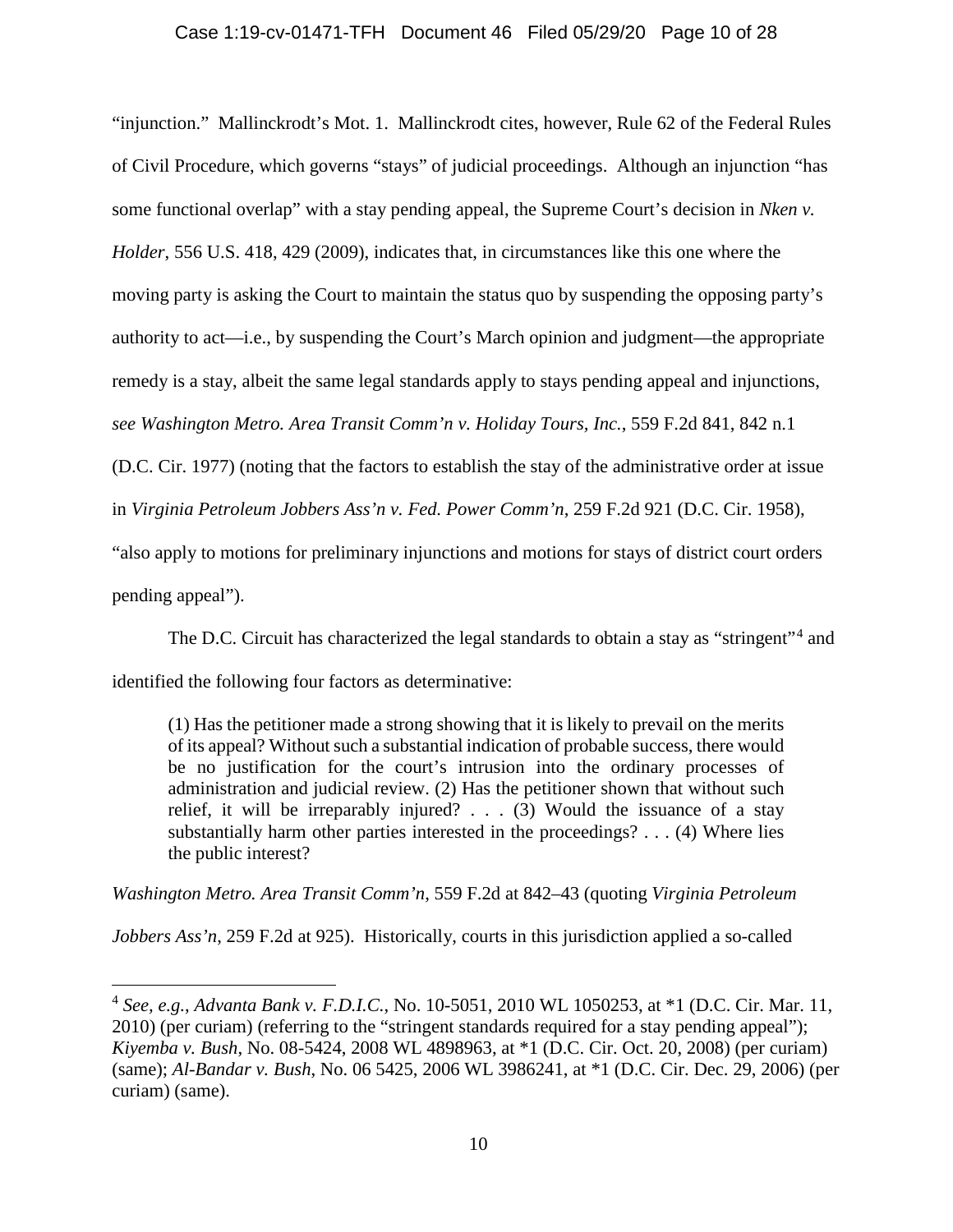### Case 1:19-cv-01471-TFH Document 46 Filed 05/29/20 Page 11 of 28

"sliding scale" analysis to these factors whereby "a strong showing on one factor could make up for a weaker showing on another." *Sherley v. Sebelius*, 644 F.3d 388, 392 (D.C. Cir. 2011). After the Supreme Court's decision in *Winter v. Natural Res. Def. Council, Inc.*, 555 U.S. 7 (2008), however, the D.C. Circuit questioned this approach on the ground that "*Winter* could be read to create a more demanding burden than the sliding-scale analysis requires." *Sherley*, 644 F.3d at 392 (internal quotation marks omitted). The D.C. Circuit has not yet decided, however, whether *Winter* requires that the sliding scale approach be "abandoned." *Archdiocese of Washington v. Washington Metro. Area Transit Auth.*, 897 F.3d 314, 334 (D.C. Cir. 2018), *cert. denied*, 140 S. Ct. 1198 (2020). At a minimum, though, the D.C. Circuit has stated that it "read[s] *Winter* at least to suggest if not to hold that a likelihood of success is an independent, free-standing requirement for a preliminary injunction." *Id.* at 393.

Indeed, the Supreme Court made clear in *Winter* that a movant must establish that it is "likely" *both* that he will succeed on the merits *and* that irreparable harm will follow if the requested stay is withheld. 555 U.S. at 21–22. The Supreme Court rejected as "too lenient" a standard according to which a movant who makes a "strong" showing that success on the merits is "likely" would then be permitted to make a lesser showing that irreparable harm is merely "possible." *Id.* at 22; *see also id.* at 20 (stating that "[a] plaintiff seeking a preliminary injunction must establish that the is likely to succeed on the merits" *and* "that he is likely to suffer irreparable harm," as well as "that the balance of equities tips in his favor" and "that an injunction is in the public interest"). Because the movant must demonstrate both of these factors to a degree of probability characterized as "likely," there appears to be no room for the Court to assess that a more robust showing of one opens the door to a lesser showing of the other, at least to the extent that the lesser showing is something that falls below "likely." *See Davis v. Pension*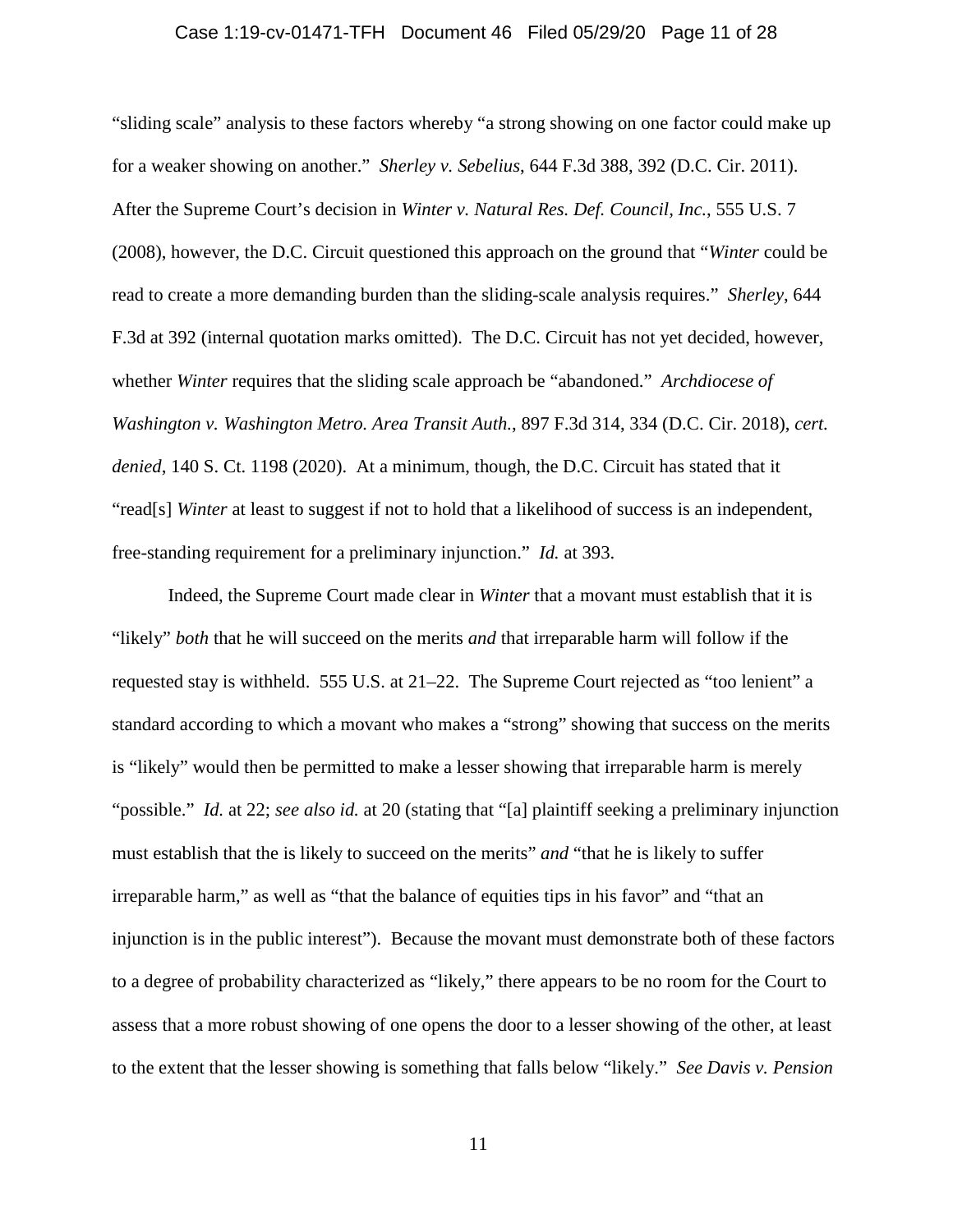#### Case 1:19-cv-01471-TFH Document 46 Filed 05/29/20 Page 12 of 28

*Ben. Guar. Corp.*, 571 F.3d 1288, 1296 (D.C. Cir. 2009) (Kavanaugh, J., concurring) ("Importantly, the *Winter* Court rejected the idea that a strong likelihood of success could make up for showing only a possibility (rather than a likelihood) of irreparable harm. In other words, the Court ruled that the movant always must show a likelihood of irreparable harm.").

Over the course of the dozen years or so since the Supreme Court's decision in *Winter*, however, the D.C. Circuit has not found an occasion to expressly resolve the fate of the slidingscale approach. *See Archdiocese of Washington*, 897 F.3d at 334 (stating that the case presented no occasion to decide whether the sliding-scale approach has continuing vitality after *Winter*); *League of Women Voters of United States v. Newby*, 838 F.3d 1, 7 (D.C. Cir. 2016) (same). Instead, it has left the question open and avoided it in at least one case by holding that the moving party failed to establish that injunctive relief was appropriate "even under the less demanding sliding-scale analysis." *Sherley*, 644 F.3d at 393; *see also Aamer v. Obama*, 742 F.3d 1023, 1043 (D.C. Cir. 2014) (stating that the fate of the sliding-scale approach "remains an open question"). Applying the sliding-scale approach means that "in cases where the other three factors strongly favor issuing an injunction, a plaintiff need only raise a 'serious legal question' on the merits" rather than demonstrating that success is "likely." *Aamer*, 742 at 1043 (quoting *Sherley*, 644 F.3d at 393, 398)). In any event, the Court need not attempt to reconcile the tension between the Supreme Court's decision in *Winter* and the D.C. Circuit's sliding-scale approach because Mallinckrodt cannot establish that the required factors favor a stay even if the slidingscale approach is applied.

The Court will address each of the factors in turn, beginning, as it must, with the likelihood of success on the merits and irreparable harm, which the prior discussion foreshadows as being "the most critical." *Nken*, 556 U.S. at 434. If Mallinckrodt satisfies these two factors,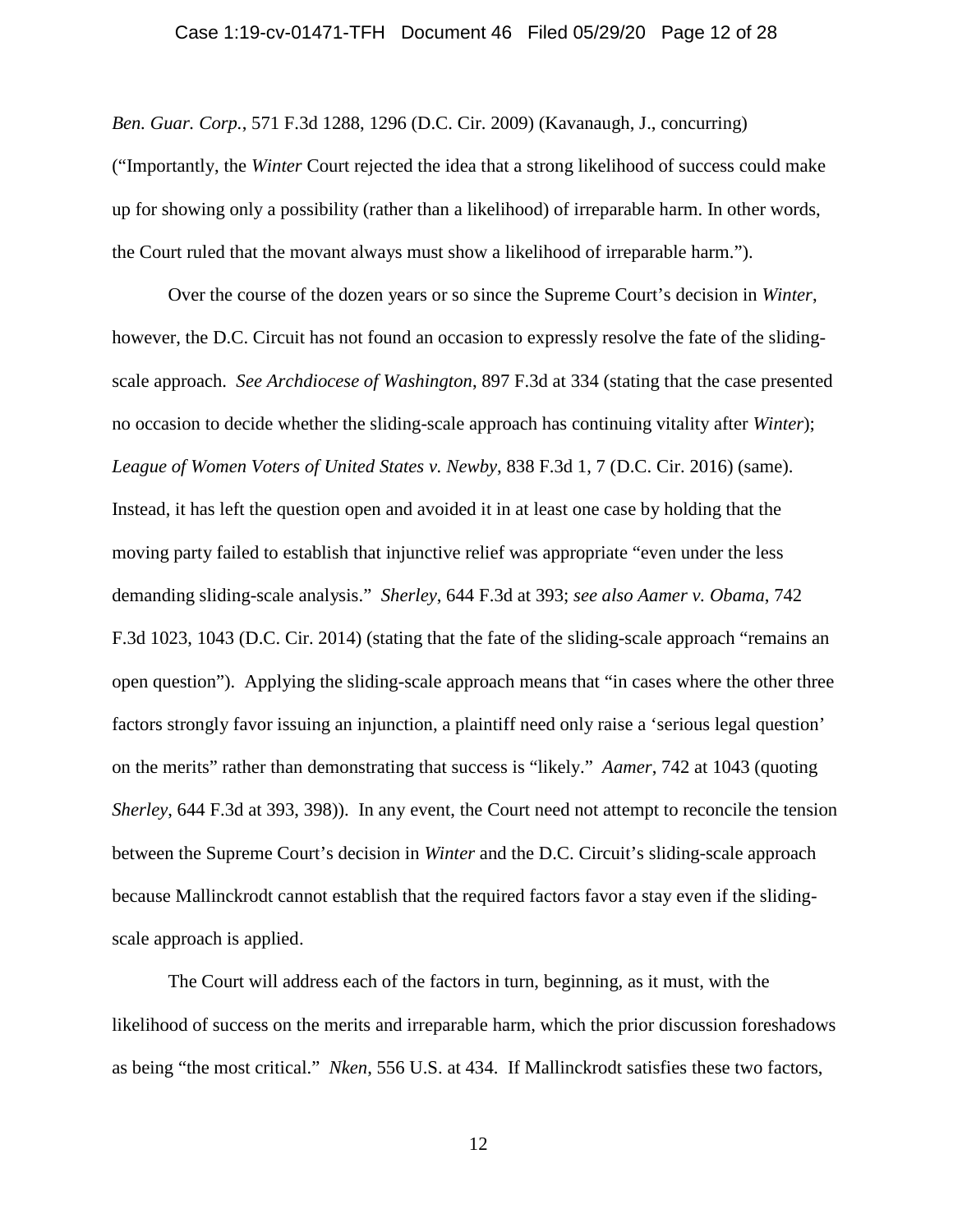### Case 1:19-cv-01471-TFH Document 46 Filed 05/29/20 Page 13 of 28

"the traditional stay inquiry calls for assessing the harm to the opposing party and weighing the public interest," although "[t]hese factors merge when the Government is the opposing party," as is the case here. *Id.* at 435.

#### **A. Likelihood of Success on the Merits**

Mallinckrodt must demonstrate that it is likely to succeed on the merits of its appeal to prevail on its motion for a stay. *See Citizens for Responsibility & Ethics in Washington v. Fed. Election Comm'n*, 904 F.3d 1014, 1019 (D.C. Cir. 2018) (noting that when an appeal "shows little prospect for success" that is "an arguably fatal flaw for a stay"); *Apotex, Inc. v. Food & Drug Admin.*, 449 F.3d 1249, 1253 (D.C. Cir. 2006) (dispensing with the need to consider the other stay factors when success on the merits was unlikely). Mallinckrodt contends that it will succeed on the merits of an appeal because the Court misinterpreted the provisions of the Medicaid Drug Rebate Program statute that apply to "single source drugs" and "[t]here simply can be no dispute at this point that under 42 U.S.C.  $\S$  1396r-8(c)(2)(A), if a drug product is a distinct 'single source drug,' it is entitled to its own base date AMP—*whether or not* it is an 'entirely new drug.'" Mallinckrodt's Br. 4, 9 (quotation). Mallinckrodt also argues that the Court "gave too short shrift to CMS's own regulations," *id.* at 9, and overlooked what Mallickrodt views to be inconsistent explanations CMS advanced for initially authorizing the company to set a new base date AMP for Acthar but then later negating that authorization, *id.* at 10. Mallinckrodt further challenges the Court's determinations that CMS's actions did not violate principles of fair notice and retroactivity. *Id.* at 12.

Like Mallinckrodt's request for reconsideration, its request for a stay reprises the same arguments the company presented to the Court during the litigation of the parties' motions for summary judgment, which were considered and resolved in the Court's March 13, 2020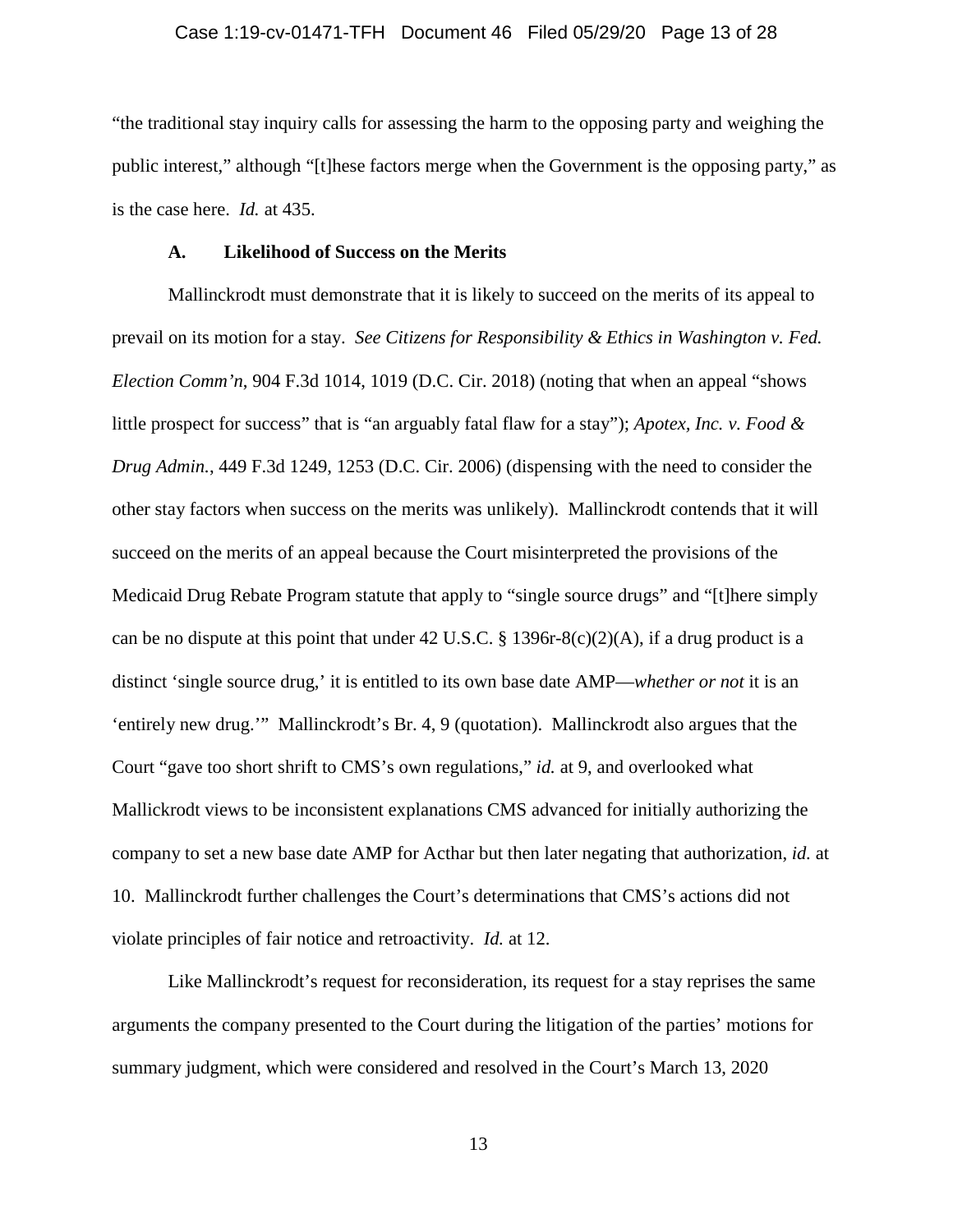#### Case 1:19-cv-01471-TFH Document 46 Filed 05/29/20 Page 14 of 28

memorandum opinion. Mallinckrodt offers nothing new in the way of legal arguments and the Court stands by the analyses set forth in that opinion, which explains why Mallinckrodt's arguments are unconvincing and forestalled by the Medicaid Drug Rebate Program statute's plain language. *See* Mem. Op. 30–49. Nevertheless, confronted by Mallinckrodt's persistent effort to convince the Court that the statute says something that it does not, the Court will walk through some of the essential points of the analyses again.

To reiterate, the question in this case is whether CMS properly determined that Mallinckrodt has been using the wrong base date AMP to calculate federally mandated rebates that Mallinckrodt must pay for the H.P. Acthar Gel® pharmaceutical drug under the statutory Medicaid Drug Rebate Program, which is part of the Medicaid Act, otherwise known as Title XIX of the Social Security Act, 79 Stat. 343 (codified as amended at 42 U.S.C. §§ 1396–1396v). Mallinckrodt agrees that the relevant section of the Medicaid Drug Rebate Program statute that establishes how it must calculate Achtar's rebates is 42 U.S.C. § 1396r-8(c), which is the section that applies to "single source drugs." *See* Mallinckrodt's Br. 4. The statute currently defines the phrase "single source drug" to mean in relevant part "a covered outpatient drug . . . which is produced or distributed under a new drug application [NDA] approved by the Food and Drug Administration." 42 U.S.C. § 1396r-8(k)(7)(iv).

Mallinckrodt's entire case is premised on convincing the Court that Acthar with the infantile spasm indication qualifies as a "distinct" single source drug from the version of Acthar that the FDA approved in 1952 under NDA number 008372. *See* Mallinckrodt's Br. 4 (asserting that "because Acthar constitutes a legally distinct 'single source drug,' it is entitled to a new base date AMP based on the plain language of the statute"). To get there, Mallinckrodt claims that Acthar has been "produced and distributed" under NDA number 022432, which was an efficacy supplement application that started out as Supplement Number S-039 to NDA number 008372 but was later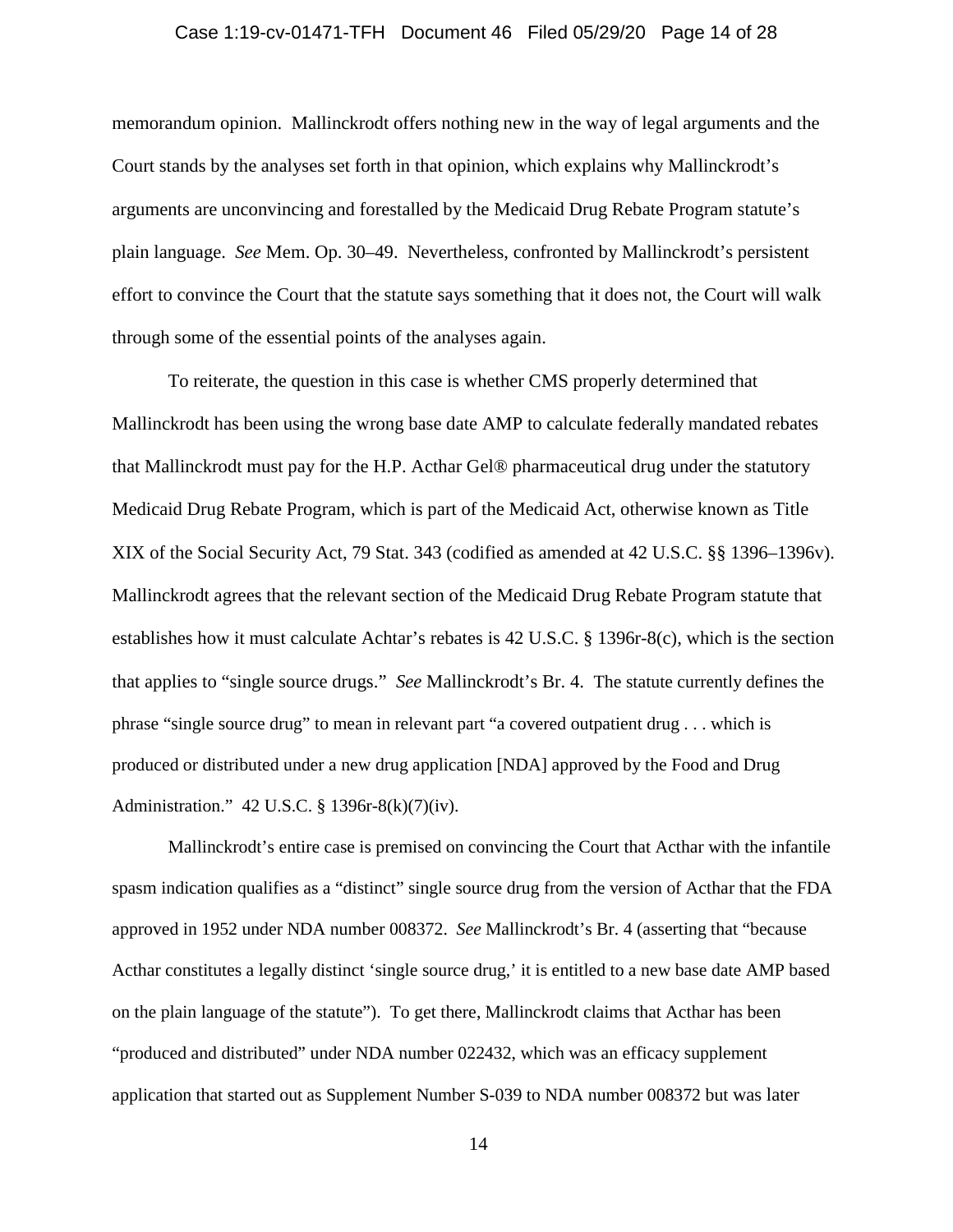### Case 1:19-cv-01471-TFH Document 46 Filed 05/29/20 Page 15 of 28

provisionally categorized as a "Type 6 NDA" by the FDA and assigned number 022432 solely as a bureaucratic mechanism to secure the application's review by a different FDA division from the one that first evaluated it.<sup>[5](#page-14-0)</sup> See supra n. 3; A.R. 157, 344, 856–57, 869. Importantly, Mallinckrodt does not dispute that the Type 6 designation "was used for drug products *that had already been approved or marketed by the same applicant*, but were intended for a new indication or claim," *id.* ¶ 30 (emphasis added). Equally important is the fact that Mallinckrodt has never disputed that Acthar with the infantile spasm indication is not a new drug, *see* Mallinckrodt's Reply Br. 5 (arguing that CMS "could not possibly have assumed that it was approving an 'entirely new drug'" based on "references" to Acthar's history in the record), and that what the FDA approved in 2010 was the drug's use for a new indication and revised labeling, *see id.* (conceding that the 2010 approval involved "a decades-old drug, approved for a new orphan indication under a distinct NDA").

Additionally, Mallinckrodt has never disputed the fact that, when the FDA approved the efficacy supplement application that was provisionally assigned NDA number 022432, the agency told Mallinckrodt's predecessor, Questcor, to address all submissions "to the original NDA 008372 *for this drug product*"[6](#page-14-1) and stop using NDA number 022432, A.R. 706 (stating "[i]n the future, do

<span id="page-14-0"></span> $5$  The FDA explained that "[i]n the case of Acthar Gel, the parent NDA (008372) and all of its supplements were reviewed by the Division of Metabolic and Endocrine Products" but "review of the infantile spasms indication was conducted by the Division of Neurology Products." A.R. 157. Mallinckrodt does not dispute that "[t]he agency took this action because it concluded the IS [infantile spasm] indication was fundamentally different from the other uses for which the product had been approved, and required review by a different component within FDA than had to date been responsible for the drug." Verified Compl. ¶ 30.

<span id="page-14-1"></span> $6$  The Court noted in the memorandum opinion that the FDA's October 15, 2010 letter approving NDA number 022432 made clear that the agency viewed Acthar with the infantile spasm indication to be the same drug product as the version of Acthar that was approved in 1952. Mem. Op. 18 (quoting A.R. 312 (stating that "all 'other submissions should be addressed to the *original NDA 008372 for this drug product*, not to this NDA'" (emphasis added))), 35.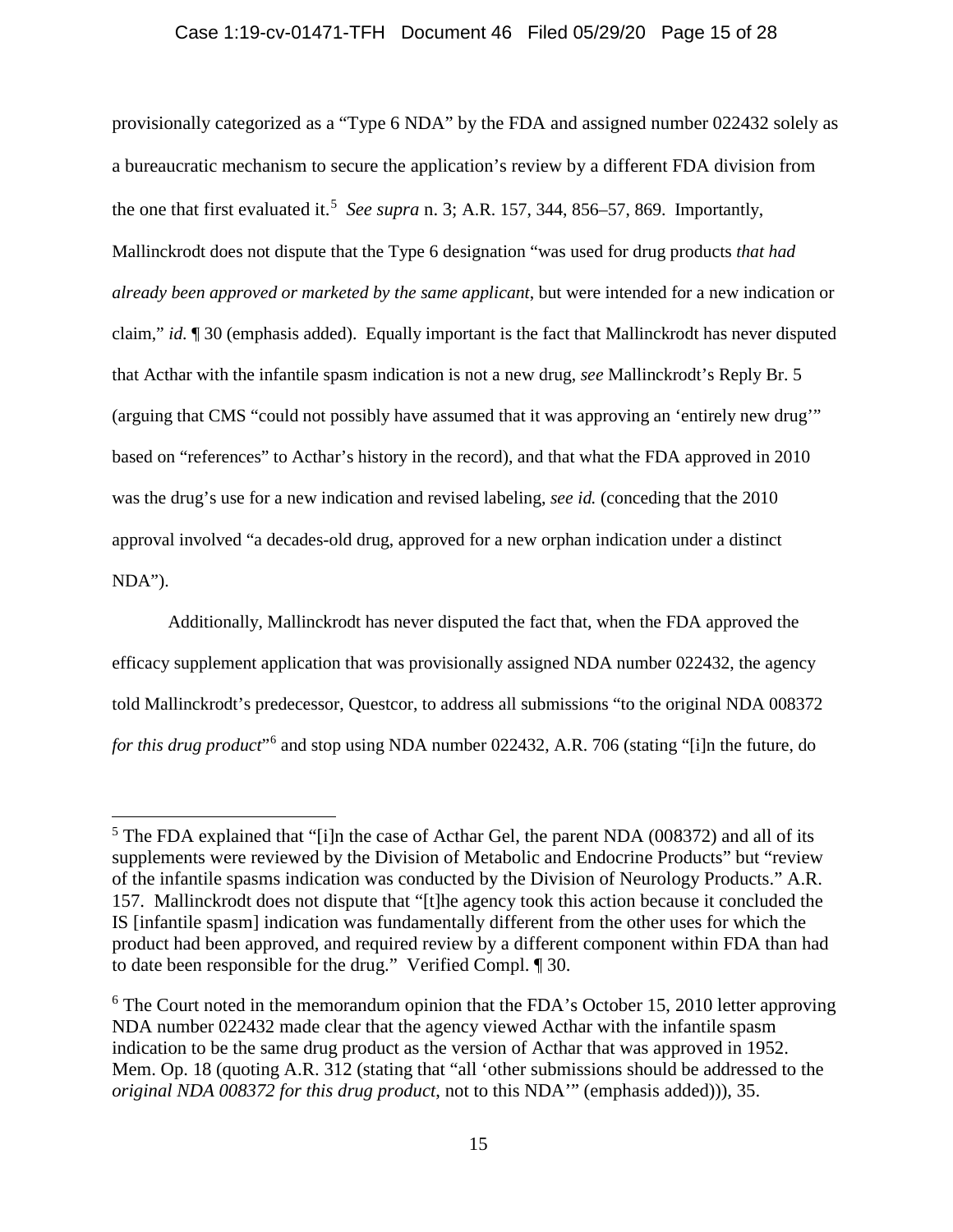#### Case 1:19-cv-01471-TFH Document 46 Filed 05/29/20 Page 16 of 28

not make submissions to this NDA [022432] except for the final printed labeling") (emphasis added). Thus, as of date the efficacy supplement application was approved in 2010, NDA number 022432 became obsolete and neither Questcor nor Mallinckrodt should have used it.

As the Court discussed in its memorandum opinion, absent Questcor's and Mallinckrodt's self-interested acts of "producing and distributing" Acthar using NDA number 022432 in defiance of the FDA's direction not to, the companies lack any plausible hook to claim that Acthar with the infantile spasm indication is a new or distinct "single source drug." Mallinckrodt's position is viable only if the Court either accepts or ignores the company's manipulation of the statute by producing and distributing Acthar using the defunct provisional NDA number that the FDA told the company not to use—a manipulation that Mallinckrodt seeks to further by applying a hyper-literal interpretation of the definition of "single source drug." Surely it is implicit in the statute that the covered outpatient drug at issue is legitimately and lawfully being "produced or distributed" under the claimed "new drug application" and "what is . . . implied in a statute . . . is as effectual as what is expressed." *Bd. of Sup'rs of Wood Cty. v. Lackawana Iron & Coal Co.*, 93 U.S. 619, 624 (1876). Otherwise, the purposes of the Medicaid Drug Rebate Program statute to provide medical assistance to the poor and facilitate that effort by minimizing drug costs could be easily avoided and even preposterous scenarios would permit manufacturers to lay claim to a new base date AMP.

For example, Mallinckrodt's theory would accommodate a less than honest manufacturer resetting a drug's base date AMP by suddenly producing and distributing an existing drug using an FDA-approved NDA number that applied to an entirely different drug. There might be other regulatory mechanisms that make that scenario improbable if not impossible, but one can see the point. By Mallinckrodt's reckoning, such a scenario would satisfy the statute because all that is required to set a new base date AMP, so Mallinckrodt argues, is a literal showing that a covered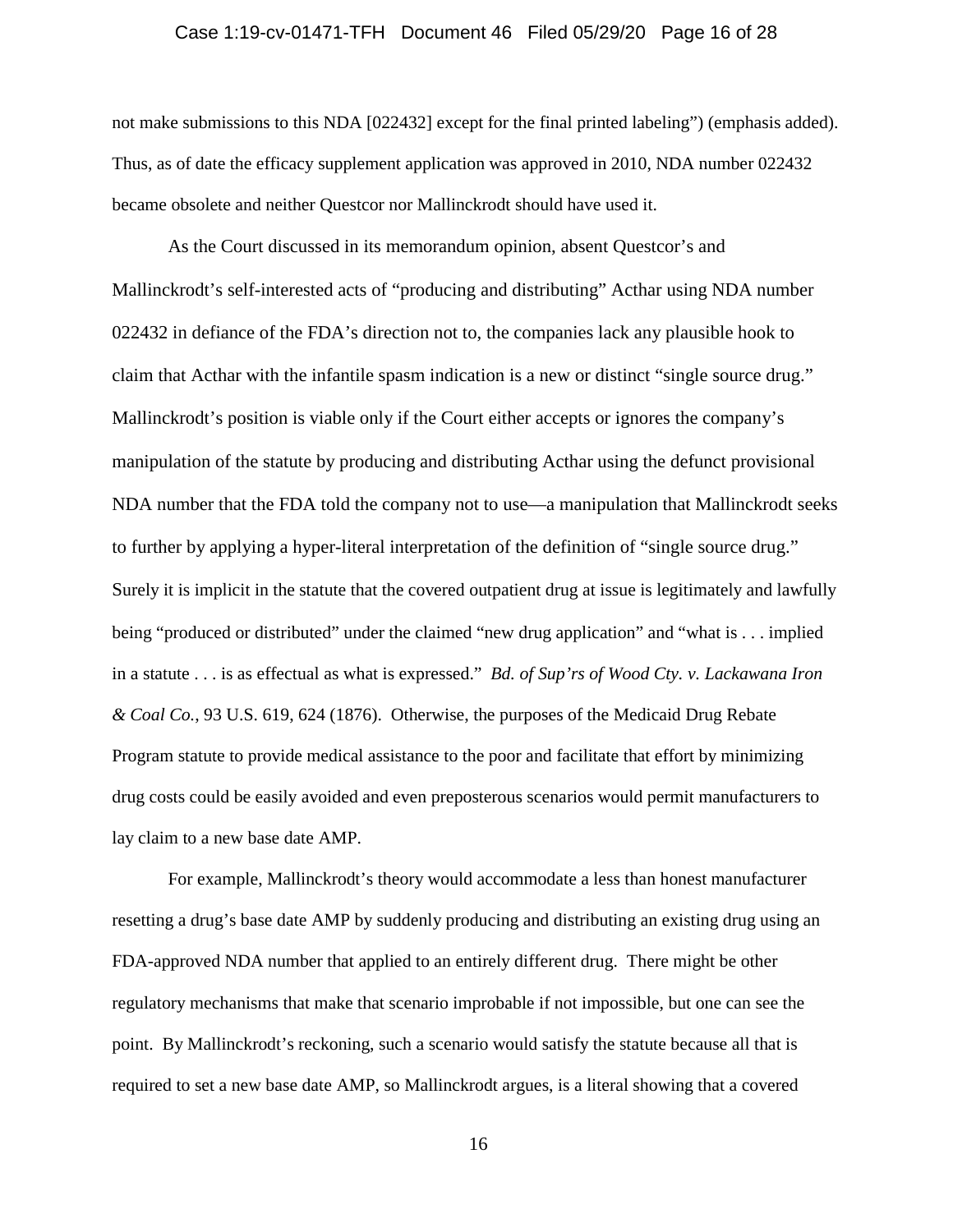### Case 1:19-cv-01471-TFH Document 46 Filed 05/29/20 Page 17 of 28

outpatient drug is being "produced or distributed" under a "new drug application approved by the FDA"—and it does not matter whether that NDA involved the FDA approving something other than a "drug" (such as a label revision, as is the case here), or that the application was rendered obsolete upon approval so no drug could be "produced or distributed" under it (as is also the case here), or that the application was for a different drug entirely (hypothetical). Mallinckrodt has reaped a true windfall to the determent of both the nation's poor and its taxpayers by adhering to this legally untenable position.<sup>[7](#page-16-0)</sup>

Moreover, as the Court explained in its memorandum opinion, even if Mallinckrodt's interpretation of the "single source drug" definition could carry the day, it still cannot prevail on the merits because a single source drug's base date AMP is set based on when the relevant "covered outpatient drug" was "approved by" the FDA and it is not, as Mallinckrodt insists, automatically set based on whether a covered outpatient drugs qualifies as a "single source drug."[8](#page-16-1) Mem. Op. 32–42. Contrary to Mallinckrodt's position, this is what the Medicaid Drug Rebate Program statute actually says about the additional rebate for single source drugs and, in particular, when the base date AMP may be set:

<span id="page-16-0"></span> $<sup>7</sup>$  The Court finds it noteworthy that Mallinckrodt has never come forward with an example of an</sup> occasion when CMS authorized a new base date AMP for a drug based solely on the FDA approving an efficacy supplement application for that drug, whether in the form of a "new drug application" or otherwise.

<span id="page-16-1"></span><sup>&</sup>lt;sup>8</sup> Mallinckrodt characterizes this as a "different test." Mallinckrodt's Br. 4. The only test the Court applied in this case, however, was a test that asked what the statute actually says. The issue the Court "homed in on," Mallinckrodt's Br. 5, was whether the statutory definition of "single source drug" can be satisfied when the FDA-approved NDA at issue does something other than "approve" a "drug," such as by approving a label revision, as is the case here, Mem. Op. 40 (stating that "[n]owhere in the Medicaid Drug Rebate Program statute does it provide for a single source drug's base date AMP to be reset based solely on the FDA approving a so-titled 'New Drug Application' that does something other than 'approve' a 'covered outpatient drug,' as occurred here").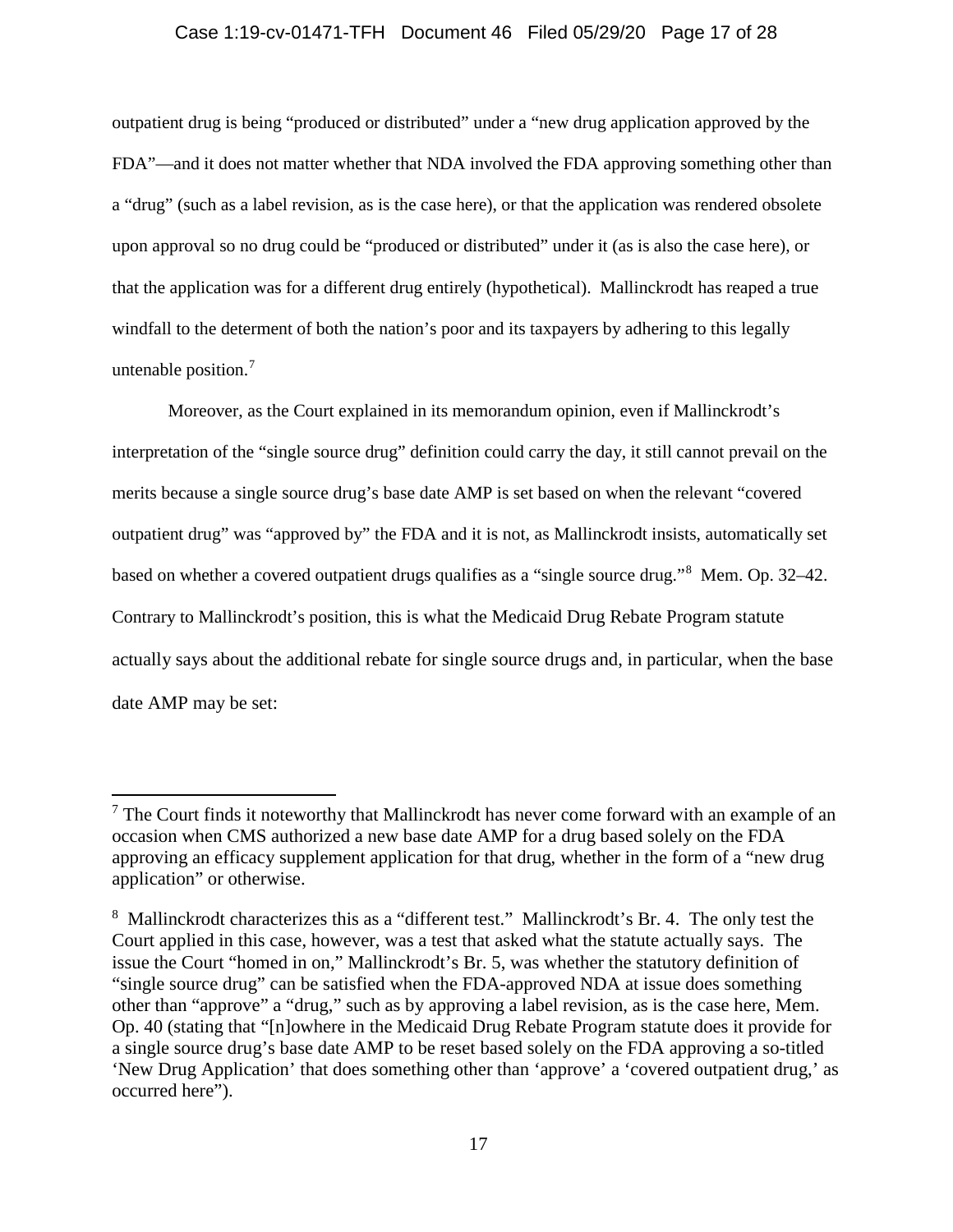# (A) In general

The amount of the rebate specified in this subsection for a rebate period, with respect to each dosage form and strength of a single source drug or an innovator multiple source drug, shall be increased by an amount equal to the product of--

- (i) the total number of units of such dosage form and strength dispensed after December 31, 1990, for which payment was made under the State plan for the rebate period; and
- (ii) the amount (if any) by which--
	- (I) the average manufacturer price for the dosage form and strength of the drug for the period, exceeds
	- (II) the average manufacturer price for such dosage form and strength for the calendar quarter beginning July 1, 1990 (without regard to whether or not the drug has been sold or transferred to an entity, including a division or subsidiary of the manufacturer, after the first day of such quarter), increased by the percentage by which the consumer price index for all urban consumers (United States city average) for the month before the month in which the rebate period begins exceeds such index for September 1990.
- (B) Treatment of subsequently approved drugs

In the case of a covered outpatient drug approved by the Food and Drug Administration after October 1, 1990, clause (ii)(II) of subparagraph (A) shall be applied by substituting "the first full calendar quarter after the day on which the drug was first marketed" for "the calendar quarter beginning July 1, 1990" and "the month prior to the first month of the first full calendar quarter after the day on which the drug was first marketed" for "September 1990".

42 U.S.C. § 1396r-8(c)(2).

The first highlighted subsection—§ 1396r-8(c)(2)(A)(ii)(II)—is the statutory base date

AMP for drugs that the FDA approved on or before October 1, 1990. [9](#page-17-0) *See, e.g.*, A.R. 1020

(National Drug Rebate Agreement). The second highlighted subsection—

<span id="page-17-0"></span><sup>&</sup>lt;sup>9</sup> Mallinckrodt contends that this provision merely "sets the time period during which the base date AMP is *calculated*," Mallinckrodt's Br. 6 (emphasis in original), but the National Drug Rebate Agreement, to which Mallinckrodt is a party, says otherwise and states that this provision is *the* "base date AMP." *See* A.R. 1020 (defining the term "base date AMP" to mean 42 U.S.C.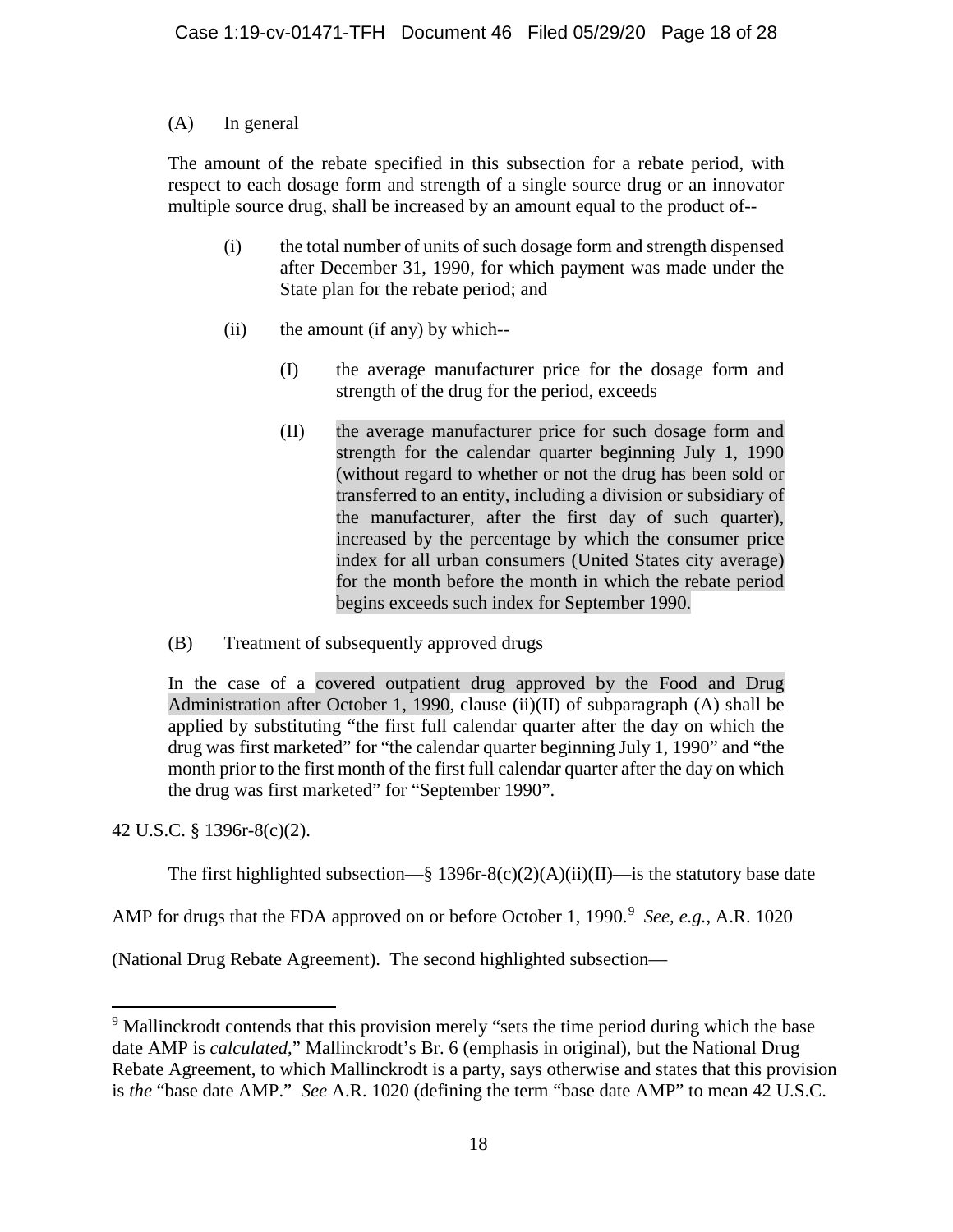§ 1396r-8(c)(2)(B)—amends the language of the base date AMP (i.e., it modifies § 1396r- $8(c)(2)(A)(ii)(II)$  to cover outpatient drugs that the FDA approved after October 1, 1990. In other words, for outpatient drugs that the FDA approved after October 1, 1990, § 1396r- $8(c)(2)(A)(ii)(II)$ , as amended by § 1396r-8(c)(2)(B), states that the base date AMP is:

[T]he average manufacturer price for such dosage form and strength for *the first full calendar quarter after the day on which the drug was first marketed* (without regard to whether or not the drug has been sold or transferred to an entity, including a division or subsidiary of the manufacturer, after the first day of such quarter), increased by the percentage by which the consumer price index for all urban consumers (United States city average) for the month before the month in which the rebate period begins exceeds such index *the month prior to the first month of the first full calendar quarter after the day on which the drug was first marketed*.

42 U.S.C. §§ 1396r-8(c)(2)(A)(ii)(II), (B) (emphases added).

Importantly, the language in the second highlighted subsection—§ 1396r-8(c)(2)(B) expressly states that a covered outpatient drug's base date AMP is set in relation to when the "covered outpatient drug" was "approved by" the FDA and "first marketed." Thus, the plain language of the statute cannot be harmonized with Mallinckrodt's theory that the base date AMP is tied to whether a drug satisfies the statutory definition of "single source drug" and, if so, then a new base date AMP is automatic. Mallinckrodt's Br. 4. That is simply not what the statute says.

Mallinckrodt's argument might be viable if  $\S 1396r-8(c)(2)(B)$  stated that "[i]n the case of a *single source drug* approved by the Food and Drug Administration after October 1, 1990, clause (ii)(II) of subparagraph (A) shall be applied by substituting 'the first full calendar quarter after the day on which the drug was first marketed' for 'the calendar quarter beginning July 1, 1990' and 'the month prior to the first month of the first full calendar quarter after the day on which the drug was first marketed' for 'September 1990.'" But Congress omitted the phrase

 $\overline{a}$ 

 $§ 1396r-8(c)(2)(A)(ii)(II)).$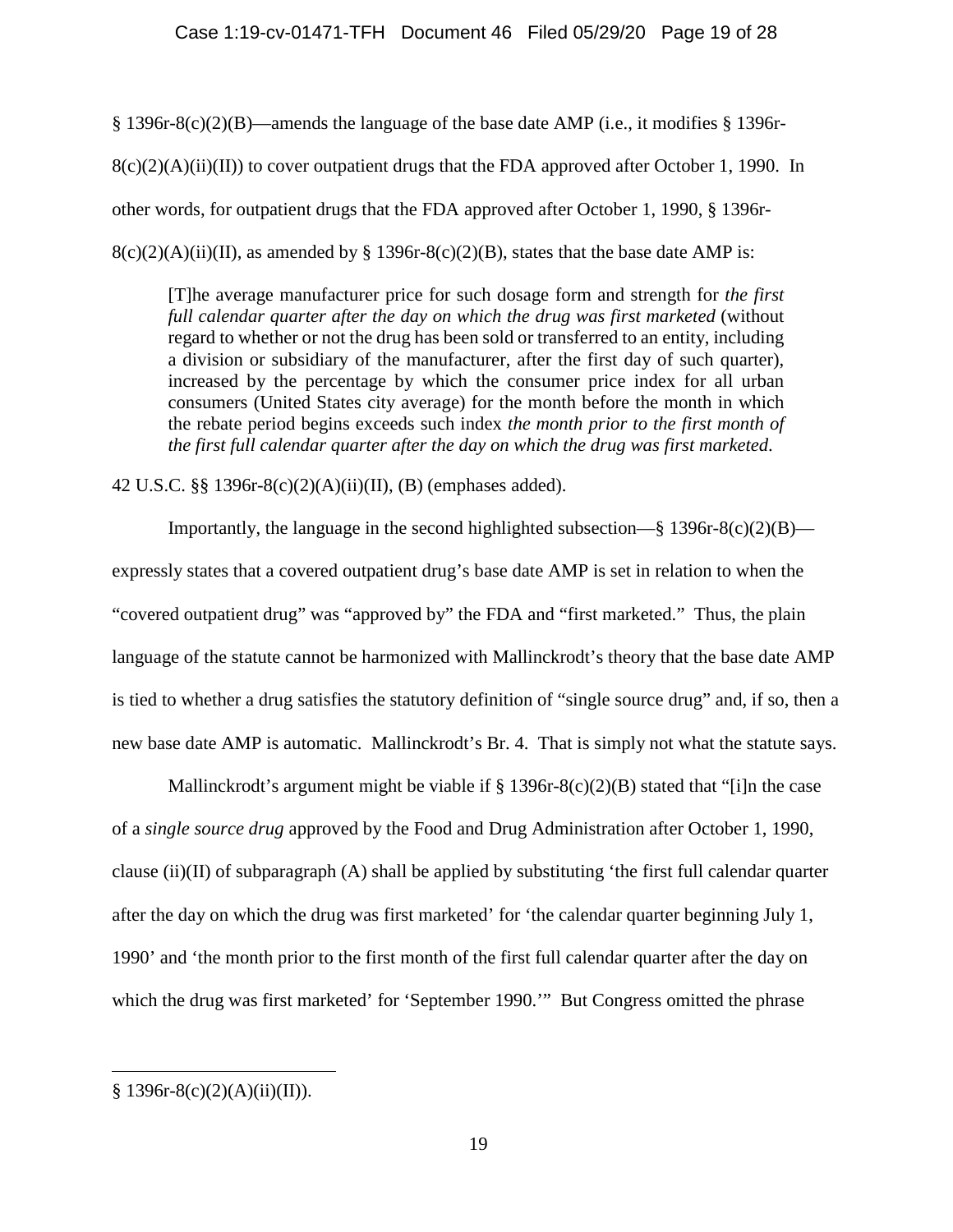#### Case 1:19-cv-01471-TFH Document 46 Filed 05/29/20 Page 20 of 28

"single source drug" from § 1396r-8(c)(2)(B) and, instead, elected to use a different phrase— "covered outpatient drug." And it is well established that "[w]hen Congress uses explicit language in one part of a statute to cover a particular situation and then uses different language in another part of the same statute, a strong inference arises that the two provisions do not mean the same thing." *Persinger v. Islamic Republic of Iran*, 729 F.2d 835, 843 (D.C. Cir. 1984). Congress could have used the phrase "single source drug" in  $\S$  1396r-8(c)(2)(B) but it chose not to, and that has meaning. *Id.*

Consequently, even assuming for the sake of argument that Mallinckrodt was legitimately producing and distributing Acthar under defunct and provisional Type 6 NDA number 022432, the drug's base date AMP nevertheless would still be tethered to the date the FDA approved Acthar, which there is no dispute was 1952. *See, e.g.*, A.R. 51; Mallinckrodt's Br. 7 (conceding that "the second NDA covered only two changes: (i) approval of the infantile spasm indication and (ii) new labeling"); Mallinckrodt's Reply Br. 5 (conceding that Acthar was a "decades-old drug product"). That is what the Medicaid Drug Rebate Program statute's plain and unambiguous language demands.

Mallinckrodt cited no precedent, statutory provision, or any other authority to support its self-serving theory that a new base date AMP is automatic if the definition of single source drug is triggered and notwithstanding that the "new drug application" used to trigger it did something other than seek FDA approval of a covered outpatient drug, *see* Mallinckrodt's Br. 6 (arguing without cited authority that "[t]he drug product itself need not somehow change physically in order to count as a separate covered outpatient drug or qualify for a new base date AMP"). And, as the Court stated in its memorandum opinion, Mallinckrodt's theory flies in the face of the Medicaid Drug Rebate Program statute's legislative purpose, which is "to provide medical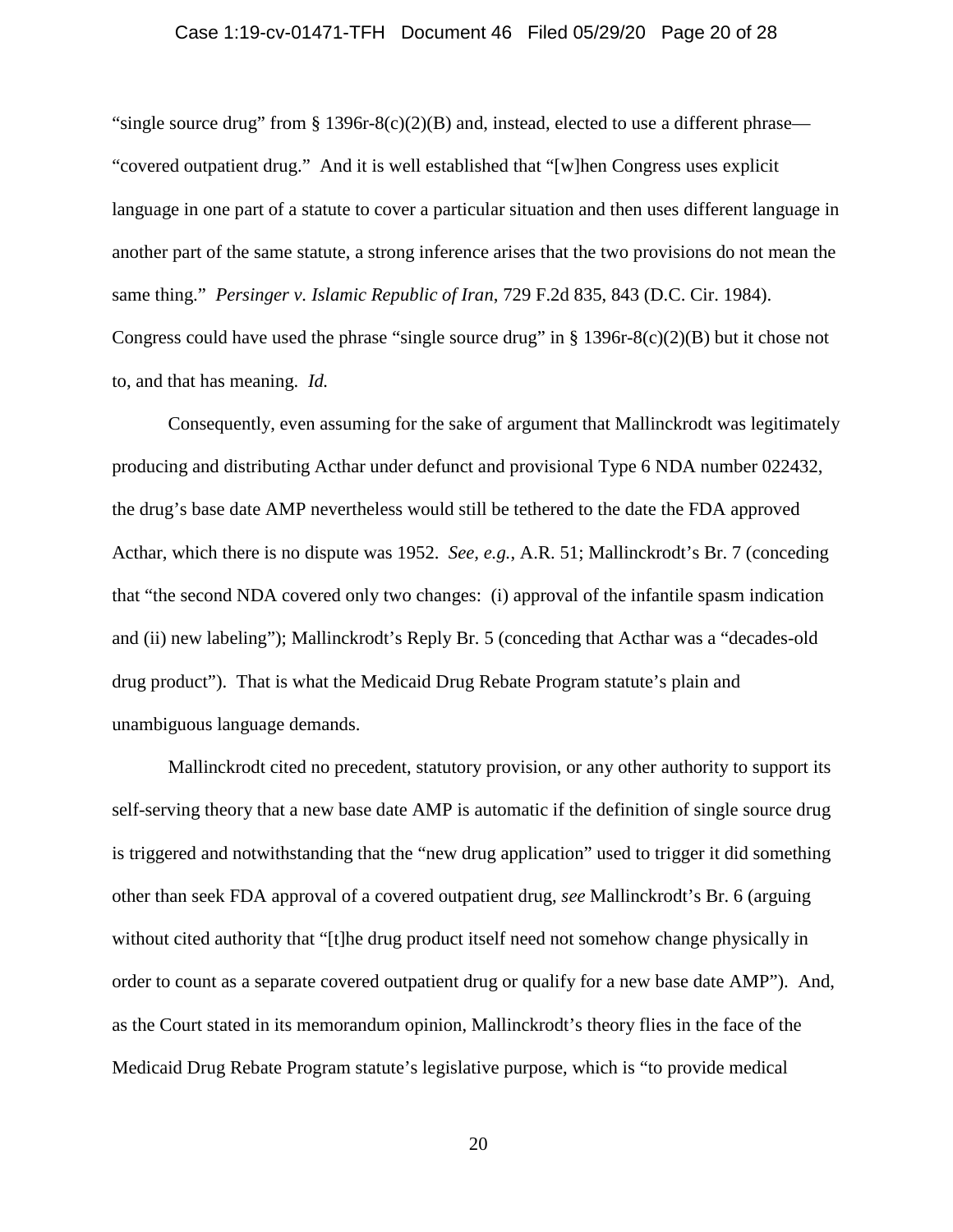#### Case 1:19-cv-01471-TFH Document 46 Filed 05/29/20 Page 21 of 28

assistance to poor people," Mem. Op. 7 (quoting *Indiana Family & Soc. Servs. Admin. v. Thompson*, 286 F.3d 476, 477 (7th Cir. 2002)), and to accomplish this in part by minimizing drug costs, *see* 42 U.S.C. § 1396r-8(b) (explaining that drug rebates serve to offset drug costs). Mallinckrodt's theory would not just circumvent the statute's goal of minimizing drug costs—it would defeat it.

The Medicaid Drug Rebate Program statute is technical and complex, but it is not ambiguous or silent. A single source drug gets a new base date AMP when the relevant "covered outpatient drug" is "approved by" the FDA and "first marketed" if that approval occurred after October 1, 1990. The statute expressly provides that the base date AMP attaches only once absent an FDA-approved new dosage form or strength. 42 U.S.C. § 1396r-8(c)(2). Again, it remains undisputed that no covered outpatient drug was approved by the FDA in 2010 under defunct and provisional NDA number 022432. To the contrary, in Mallinckrodt's own words, "the 2010 approval covered [1] a new IS indication; and [2] new labeling *for a decades-old drug product*." Mallinckrodt's Reply Br. 5 (emphasis added).

From the outset, CMS properly adhered to the statute and told Mallinckrodt that it could not change the base date AMP of a drug product during that drug product's lifecycle, which is entirely consistent and compliant with the statute's plain language.<sup>10</sup> A.R. 617 (stating that the

<span id="page-20-0"></span> $10$  Mallinckrodt claims that "the agency's reference to replacing base date AMPs 'midway through the life of a product'—has nothing at all to do with how to set the base date AMP" and, instead, "relates to its rejection of Questcor's proposal that it be allowed to retain the same National Drug Code (NDC) for Acthar after the new base date AMP was implemented." Mallinckrodt's Br. 8. This is but one example of how Mallinckrodt appears to be dazzled by its own litigation strategy much like the proverbial emperor who is wearing no clothes but is convinced he is wearing a new suit that is invisible to the commoners. CMS's letter allowing Questcor to set a new base date AMP for Acthar with the infantile spasm indication stated that the agency could not replace the "original" base date AMP for a drug product with a new base date AMP midway through the life of a product. A.R. 617. That statement means exactly what it says. It was made in the context of CMS explaining why Questcor could not keep the same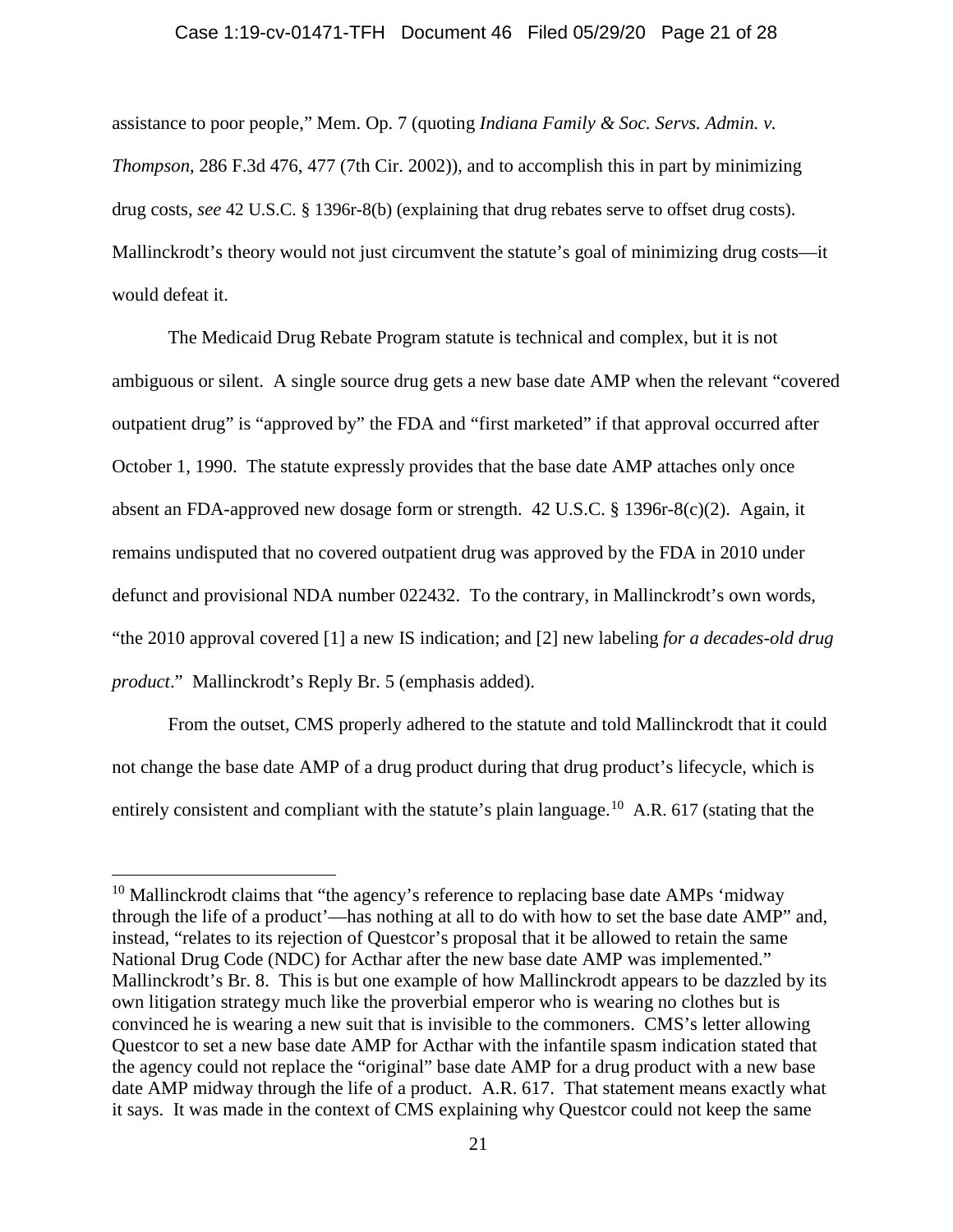### Case 1:19-cv-01471-TFH Document 46 Filed 05/29/20 Page 22 of 28

base date AMP applies to "each single source or innovator multiple source drug approved by the FDA before or after October 1, 1990" and that CMS lacked authority to "replace the original . . . base date AMP with a new base date AMP midway through the life of a product"). And, as the Court previously found, "[f]or the[] same reasons" that CMS's decision complied with the statute it "also complied with its agency regulations," which follow the language of the statute. Mem. Op. 42; *see also* 42 C.F.R. § 447.509.

The Court is not immune to the fact that, aside from the parties' discussions of the legal proceedings in *Ipsen Biopharms., Inc. v. Price*, No. 16-cv-2372 (DLF), the statutory question in this case does not appear to have been tested by other federal courts, although that might be because the statute is clear. At best, though, the potential novelty of the question inches the probability of Mallinckrodt's success on the merits closer to "possible," but nowhere near "likely," as required to establish that a stay is warranted pending appeal, *see Winter*, 555 U.S. at 21–22. The Court simply cannot conclude on this record that Mallinckrodt raises issues "so

 $\overline{a}$ 

National Drug Code after setting a new base date AMP for Acthar, but its meaning is clear and has everything to do with the agency's view about when a new base date AMP could be set for a drug product. CMS was telling Questcor that, because the existing National Drug Code associated with Acthar was linked to Achtar's original NDA number 008372, in order to set a new base date AMP for the "recently approved Acthar Gel" (note that CMS did not say the "recently approved label revision" or "recently approved addition of an infantile spasm indication," suggesting, again, that CMS was under the mistaken impression that Acthar with the infantile spasm indication was approved as an entirely new drug product) Questcor would, as a corollary, have to obtain a new National Drug Code to go with what CMS understood to be the new NDA number—022432—because it could not change the base date AMP for NDA number 008372 during the lifecycle of that drug product. A.R. 617. At that point, Questcor was on obvious notice that CMS interpreted the Medicaid Drug Rebate Program statute to permit the calculation of a new base date AMP for Acthar with the infantile spasm indication only because CMS viewed Acthar with the infantile spasm indication to be a different "drug product" from the "original product," based on the fact that Questcor had reported that the drug was approved under a different NDA, in which case it would need a new National Drug Code associated with the new NDA because the "original" drug product's base date AMP could not be changed during its lifecycle. A.R. 617 (distinguishing Acthar with the infantile spasm indication as different "from the original product").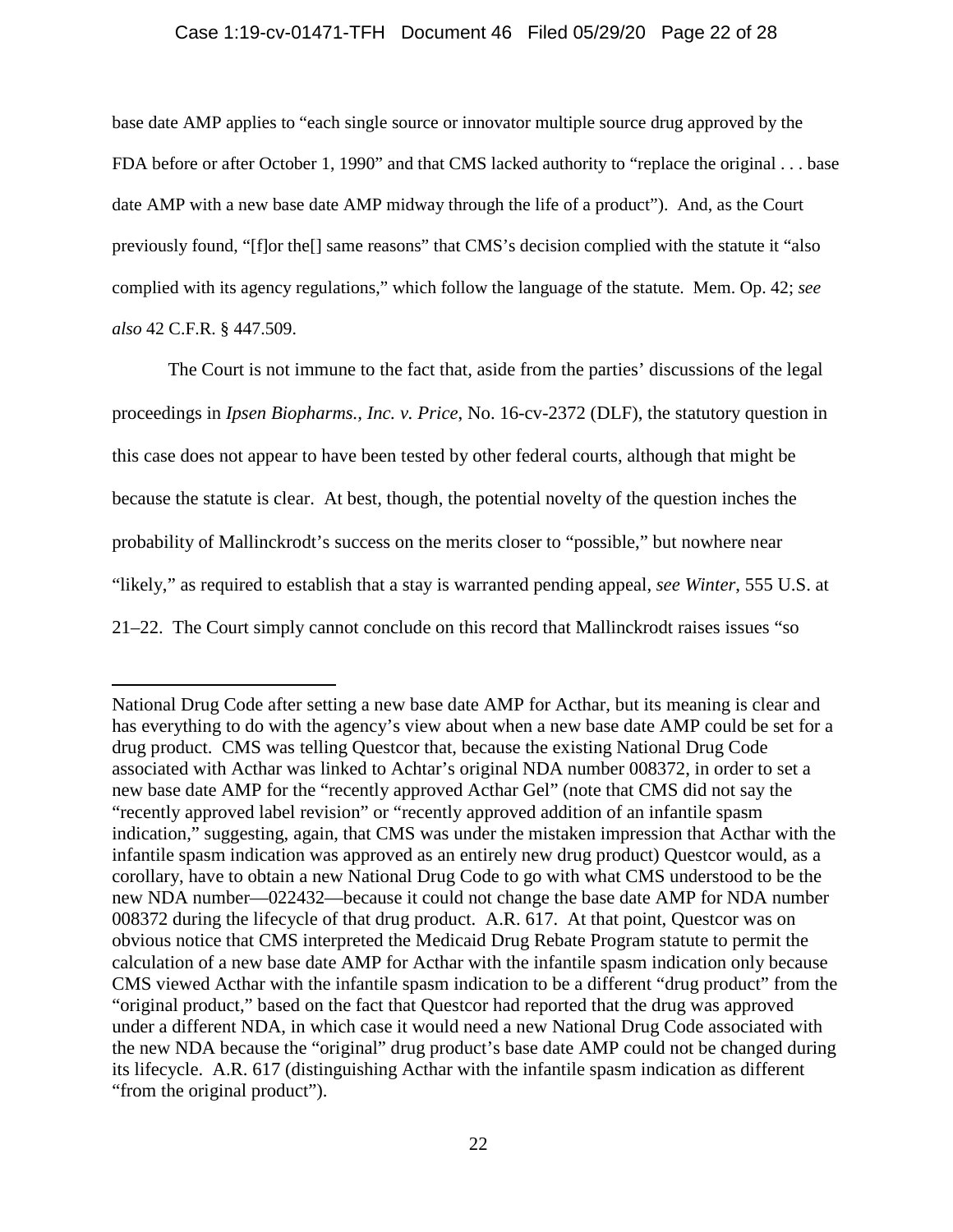# Case 1:19-cv-01471-TFH Document 46 Filed 05/29/20 Page 23 of 28

serious, substantial, difficult and doubtful, as to make them a fair ground for litigation and thus for more deliberative investigation." *Washington Metro. Area Transit Comm'n v. Holiday Tours, Inc.*, 559 F.2d 841, 844 (D.C. Cir. 1977). Finally, in light of the Court's statutory analysis and for the reasons set forth in the Court's March 13, 2020 memorandum opinion, Mallinckrodt is also not likely to prevail on its requests for relief pursuant to asserted fair notice and retroactivity principles.

### **B. Irreparable Harm**

With respect to Mallinckrodt's requirement to establish that it will be irreparably harmed unless the Court issues a stay of its judgment, Mallinckrodt claims that it faces an "existential threat" posed by "significant financial, structural, and reputational harms to the company" if CMS declares it to be out of compliance with the Medicaid Drug Rebate Program requirements, which might occur if the defendants act to enforce the Court's judgment and Mallinckrodt fails to correct Acthar's base date AMP. Mallinckrodt's Br. 13. In particular, Mallinckrodt states that it will (1) be unable to report or revise Acthar's drug pricing data if CMS locks it out of the federal database that administers the drug rebate program, (2) risk being subjected to civil monetary penalties for its noncompliance, and (3) risk that its National Drug Rebate Agreement will be temporarily suspended, which means states "will no longer be required to cover Mallinckrodt's covered outpatient drugs, including Acthar." *Id.* 

Moreover, even if Mallinckrodt alternatively elects to revise Acthar's base date AMP to comply with the statute, the company asserts that the revised based date AMP will trigger irreparable injury in the form of liability for "more than \$600 million in additional Medicaid rebates that would come due to State Medicaid agencies almost immediately." *Id.* Mallinckrodt laments that this would cause a "cash-flow problem for the company" and, if paid, "would be recoverable only very slowly, over many years, from State Medicaid agencies, because of how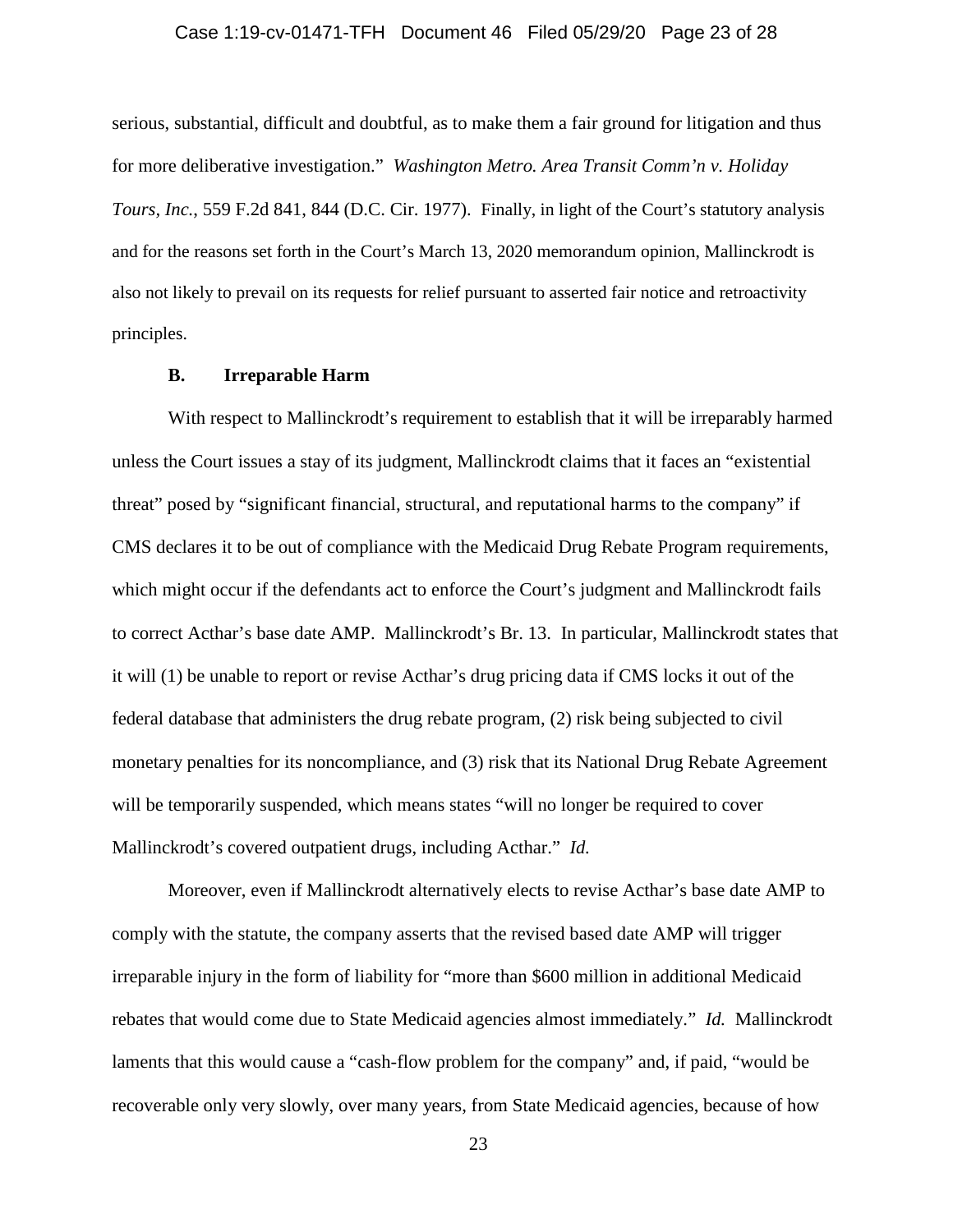the recovery process works," which would entail offsetting the rebate overpayments against future Acthar rebate payments. *Id.* at 13–14.

The D.C. Circuit "has said time and again that the degree of proof required for

'irreparable harm' is 'high,' and that a failure to surmount it provides 'grounds for refusing to

issue a preliminary injunction, even if the other three factors entering the calculus merit such

relief.'" *Olu-Cole v. E.L. Haynes Pub. Charter Sch.*, 930 F.3d 519, 529 (D.C. Cir. 2019)

(quoting *Chaplaincy of Full Gospel Churches v. England*, 454 F.3d 290, 297 (D.C. Cir. 2006)).

As the D.C. Circuit has explained:

Although the concept of irreparable harm does not readily lend itself to definition, the courts have developed several well known and indisputable principles to guide them in the determination of whether this requirement has been met.

First, the injury must be both certain and great; it must be actual and not theoretical. Injunctive relief will not be granted against something merely feared as liable to occur at some indefinite time . . .; the party seeking injunctive relief must show that the injury complained of is of such imminence that there is a clear and present need for equitable relief to prevent irreparable harm.

It is also well settled that economic loss does not, in and of itself, constitute irreparable harm. As this court has noted:

The key word in this consideration is irreparable. Mere injuries, however substantial, in terms of money, time and energy necessarily expended in the absence of a stay are not enough. The possibility that adequate compensatory or other corrective relief will be available at a later date, in the ordinary course of litigation weighs heavily against a claim of irreparable harm.

*Virginia Petroleum Jobbers Ass'n v. FPC*, 259 F.2d at 925. Recoverable monetary loss may constitute irreparable harm only where the loss threatens the very existence of the movant's business.

Implicit in each of these principles is the further requirement that the movant substantiate the claim that irreparable injury is "likely" to occur*.* Bare allegations of what is likely to occur are of no value since the court must decide whether the harm will in fact occur. The movant must provide proof that the harm has occurred in the past and is likely to occur again, or proof indicating that the harm is certain to occur in the near future. Further, the movant must show that the alleged harm will directly result from the action which the movant seeks to enjoin.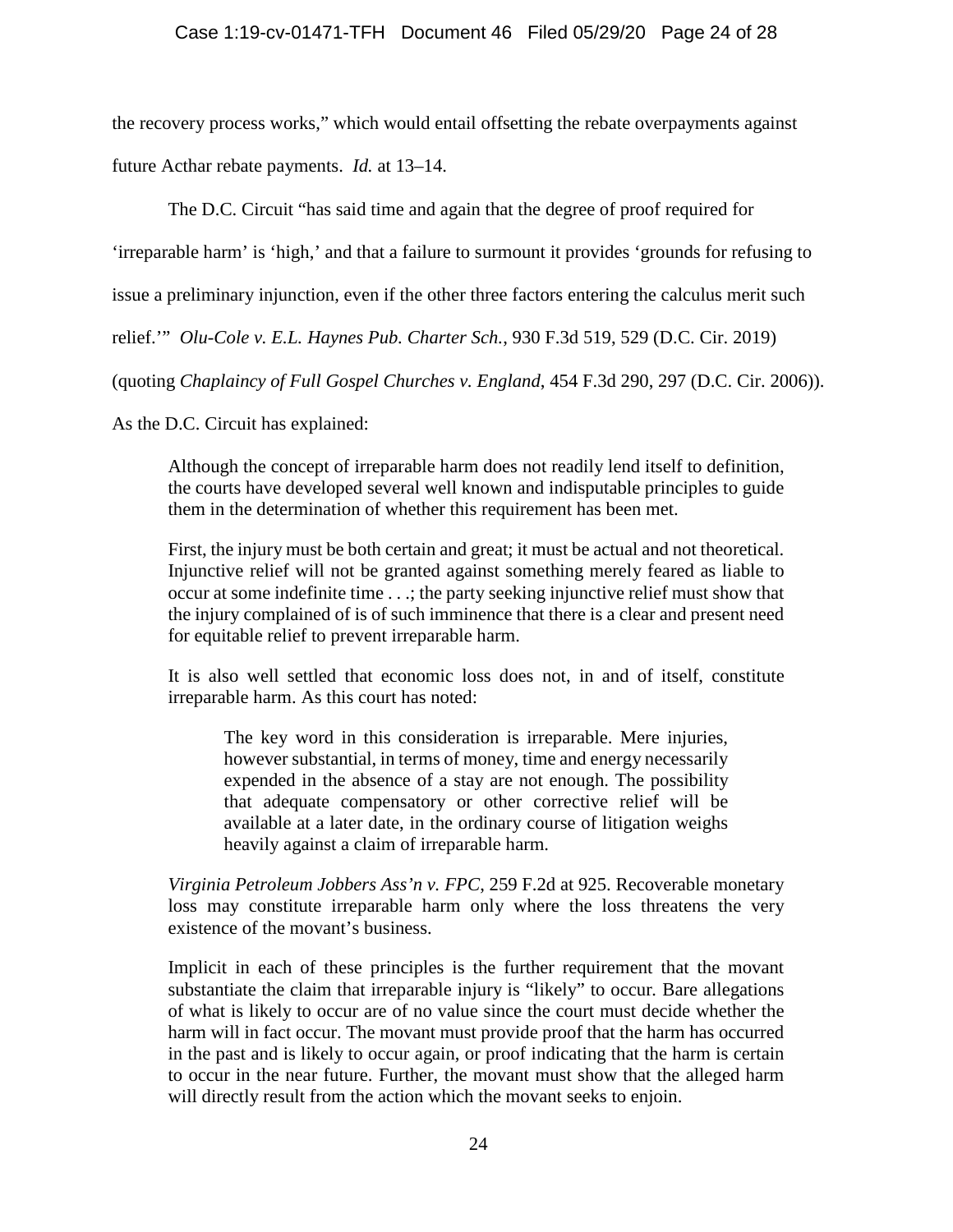#### Case 1:19-cv-01471-TFH Document 46 Filed 05/29/20 Page 25 of 28

*Wisconsin Gas Co. v. F.E.R.C.*, 758 F.2d 669, 674 (D.C. Cir. 1985) (per curiam) (citations and internal quotation marks omitted, alterations adopted). To be sure, the harms must be "beyond remediation" to qualify as "irreparable." *Chaplaincy of Full Gospel Churches v. England*, 454 F.3d 290, 297 (D.C. Cir. 2006). Accordingly, the Court will assess whether Mallinckrodt's asserted harms are actual, certain, imminent, beyond remediation, and, because most of the asserted harms are economic, threaten Mallinckrodt's very existence.

The only support Mallinckrodt proffers to prove its alleged harms are (a) the Declaration of Kathleen A. Schaefer in Support of Plaintiff's Motion for Preliminary Injunction, ECF No. 4- 2, which was attached as Exhibit 2 to Mallinckrodt's original motion for a preliminary injunction, and (b) a transcript of Mallinckrodt's 2019 fourth quarter earnings call for investors, ECF No. 37-3, which was attached as Exhibit 3 to Mallinckrodt's motion for reconsideration. *See* Mallinckrodt's Br. 15 (citing the declaration and transcript), 17, 18. Kathleen Schaefer is Mallinckrodt's President. Schaefer Decl. 13. Her declaration lays out the harms that Mallinckrodt will suffer if CMS "declare[s] Mallinckrodt 'out of compliance' in the Drug Data Reporting for Medicaid (DDR) system based on the dispute over the base date average manufacturer price (AMP) for Acthar Gel® (repository corticotropin) injection (Acthar)." Schaefer Decl. ¶ 3. Those harms include: financial losses and reputational damage to Mallinckrodt if it is suspended from the Medicaid Drug Rebate Program, Schaefer Decl.  $\P$  5, 6; loss of research and development investments, marketing efforts, and workforce, Schaefer Decl. ¶ 6; negative credit ratings, investment ratings, and declining stock prices, Schaefer Decl. ¶¶ 7, 8; reputational stigma and loss of good will among patients, healthcare professionals, and others, Schaefer Decl.  $\P$  10; and civil monetary penalties to the tune of \$10,000 per day, Schaefer Decl. ¶ 13. If Mallinckrodt revises Acthar's base date AMP to comply with the statute, Shaefer offers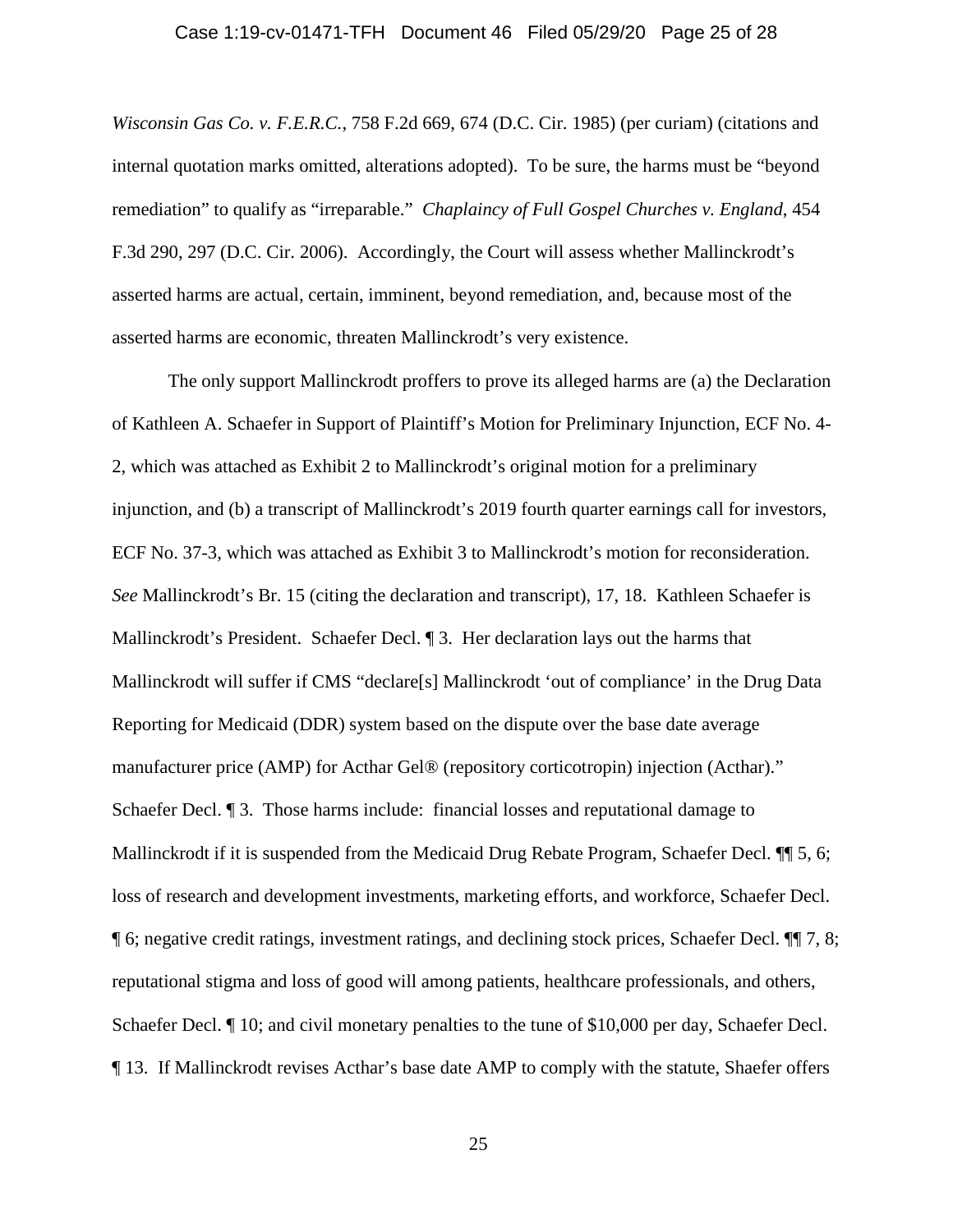#### Case 1:19-cv-01471-TFH Document 46 Filed 05/29/20 Page 26 of 28

that "[t]hat presents its own risks and liabilities," including "losses totaling in the hundreds of millions of dollars for Mallinckrodt." Schaefer Decl. ¶ 14.

With respect to the asserted economic harms, although Schaefer states that "CMS therefore has put Mallinckrodt between the proverbial rock and a hard place," Schaefer Decl. ¶ 14, nowhere does she state that the company's demise is or would be imminent, whether Mallinckrodt elects to correct Acthar's base date AMP or not. As a result, her declaration fails to corroborate the notion that Mallinckrodt will confront imminent demise absent a stay, and the economic harms otherwise do not demonstrate "irreparable" harm under this Circuit's precedent, *see, e.g.*, *Wisconsin Gas Co.*, 758 F.2d at 674 (stating that "[r]ecoverable monetary loss may constitute irreparable harm only where the loss threatens the very existence of the movant's business").

Furthermore, Schaefer generally presents the reputational harms as possible, but not necessarily certain, stating that losses related to CMS enforcing the statute "could impact investor confidence" and prescribers and patients who switch to other treatments "may never return to Acthar." Schaefer Decl. ¶¶ 7, 10. Although she also states that a loss of investor confidence has resulted in a stock price decline and the loss of goodwill "can never be remedied," she fails to back that up with evidence or an explanation showing how or why the stock decline is irreversible or Mallinckrodt's reputation is forever tarnished. Schaefer Decl.  $\P$ [ $7-10$ . As a consequence, the Schaefer declaration does not adequately support granting a stay on the ground that Mallinckrodt will suffer irreparable harm without one. *Trudeau v. Fed. Trade Comm'n*, 384 F. Supp. 2d 281, 297 (D.D.C. 2005), *aff'd*, 456 F.3d 178 (D.C. Cir. 2006) (stating that "the showing of reputational harm must be concrete and corroborated, not merely speculative").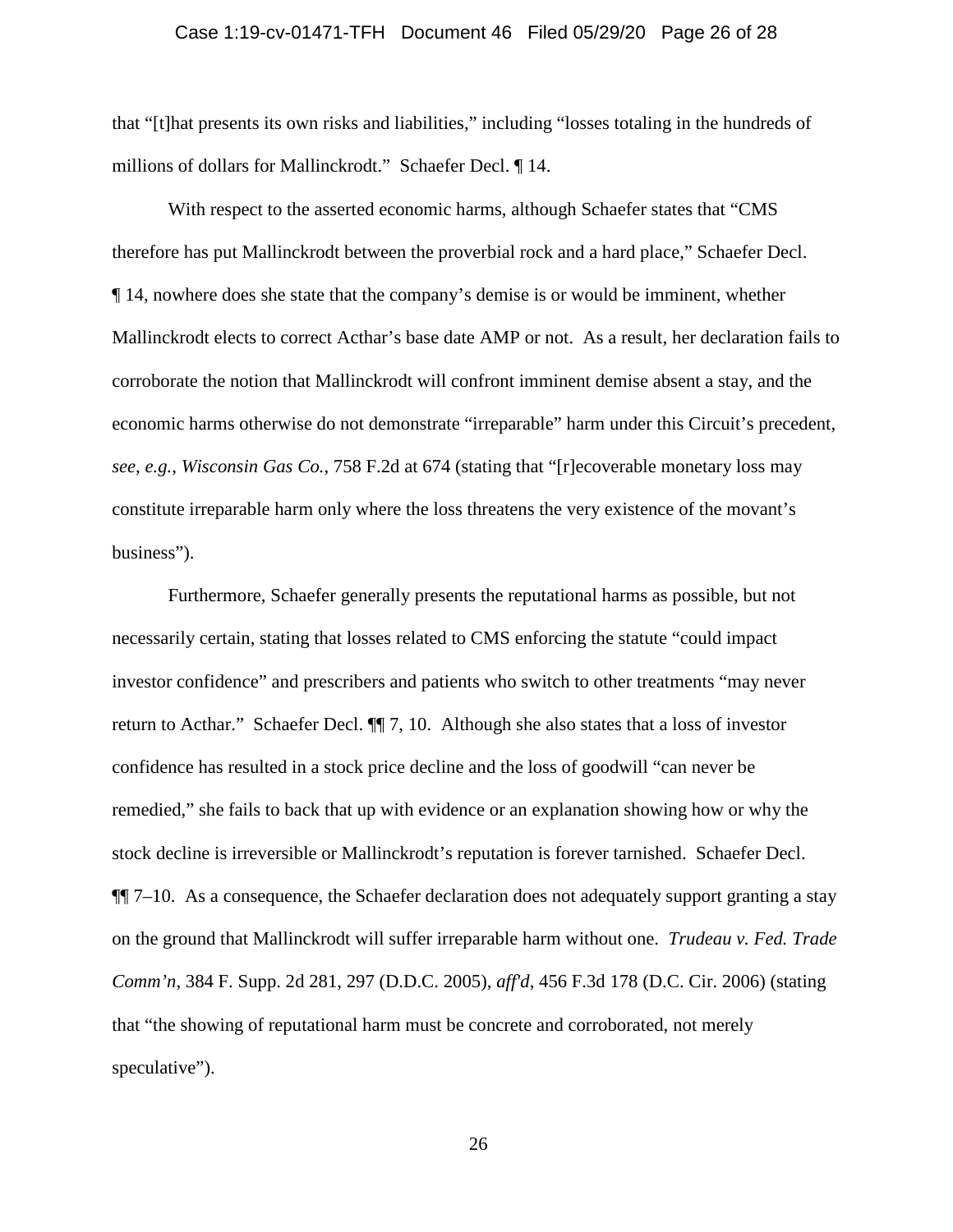### Case 1:19-cv-01471-TFH Document 46 Filed 05/29/20 Page 27 of 28

The transcript of the 2019 fourth quarter earnings call with investors that Mallinckrodt submitted fares no better and belies the notion that the company is facing imminent demise. That transcript reveals that Mallinckrodt's Vice President-Investor Relations and Investor Relations Officer, Daniel Speciale, reported that, "[w]hile we are not providing specific guidance due to the complexities of the settlement of financing in the Acthar CMS matter . . . [i]n general, total net sales for 2020 are expected to be in line with present consensus" and "we expect performance across the products to be weaker on a year-over-year basis in the first half of the year and rebounding in the back half of the year." Q4 2019 Earnings Call Tr. 2. Mallinckrodt's Chief Executive Officer, Mark Trudeau, was similarly equivocal but optimistic, referencing the "strong fourth quarter and full-year 2019 results," announcing a settlement of the opioid litigation that "is financially manageable and removes a significant uncertainty related to our business that will better enable us to move forward with our strategic plans and drive shareholder value," and stating that, while "there could be pressure on Acthar . . . [d]epending on the outcome of the CMS" litigation he nevertheless "do[es] expect the business to, overall, continue to generate significant cash flows."<sup>11</sup> Q4 2019 Earnings Call Tr. 2–3, 16.

As demonstrated, Mallinckrodt's two supplied sources of evidence offered to corroborate that it will be harmed without a stay plainly fail to establish that the asserted harm rises to the

<span id="page-26-0"></span> $11$  Mallinckrodt initially suggested that the potential \$600 million rebate liability risked "disrupting other efforts by the company to right its financial ship," including the company's efforts to refinance its near-term debts. *See* Mallinckrodt's Reply Br. 10–11. The risk of that particular harm appears to have been resolved, however, at least in principle, by the company's reported negotiation of an exchange agreement to refinance nearly \$500 million in debt. *See*  Surreply in Opp'n to Pl.'s Emergency Mot. 2, ECF No. 44 (providing a link to a Securities and Exchange Commission (SEC) filing in which Mallinckrodt reported that the company entered into an exchange agreement to refinance nearly \$500 million in debt).